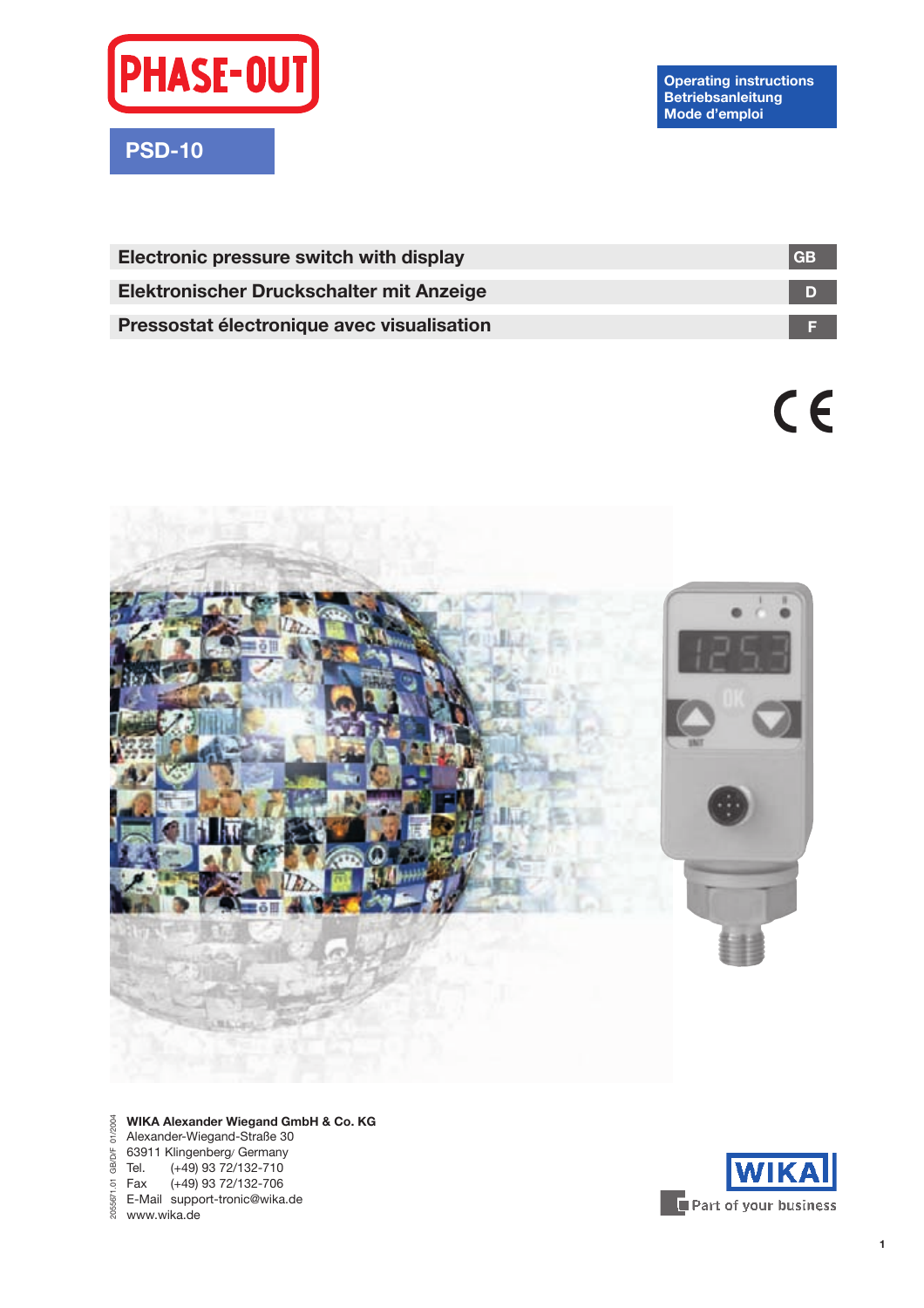**Operating instructions Betriebsanleitung** Mode d'emploi

# **PSD-10**

# $\epsilon$

Electronic pressure switch with display / Elektronischer Druckschalter mit Anzeige / Pressostat électronique avec visualisation



**PSD-10** 



|    | <b>Contents</b>                      |
|----|--------------------------------------|
| 1. | <b>General information</b>           |
| 2. | <b>Safety Instructions</b>           |
| 3. | Installation                         |
| 4. | <b>Technical data</b>                |
| 5. | Wiring                               |
| 6. | <b>Operation / Functions / Modes</b> |
| 7. | Program run                          |
| 8. | <b>Troubleshooting and service</b>   |
| 9. | <b>Accessories</b>                   |

#### **WIKA Global**

Current terms and conditions apply. Details are available on www.wika.de/download

# D

GB

#### Inhalt

- $1.$ **Allgemeines**
- $2.$ Sicherheitshinweise
- $3.$ Montage
- $4.$ **Technische Daten**
- $5.$ **Elektrischer Anschluss**
- $6.$ Bedienung / Funktionen / Modi
- $7.$ Programmablauf
- 8. **Fehlersuche und Service**
- $9.$ **Accessories**

#### **WIKA Global**

Es gelten unsere aktuellen Verkaufs- und Lieferbedingungen siehe unter www.wika.de/download

- $1.$ Généralités
- $2.$ Consignes de sécurité
- $3.$ Montage

**Contenu** 

- $4.$ Caractéristiques techniques
- $5.$ **Branchement électrique**
- $6.$ **Maniement / Fonctions / Modes**
- $7.$ Déroulement du programme
- 8. Recherche d'erreurs et service
- $\mathbf{Q}$ Accessories

#### **WIKA Global**

Toute commande est assujettie à nos conditions de ventes et de fournitures dans leur dernière version en vigueur, voir sous www.wika.de/download



WIKA Alexander Wiegand GmbH & Co. KG Alexander-Wiegand-Straße 30 63911 Klingenberg/ Germany  $(+49)$  93 72/132-710 Tel. Fax  $(+49)$  93 72/132-706 E-Mail support-tronic@wika.de www.wika.de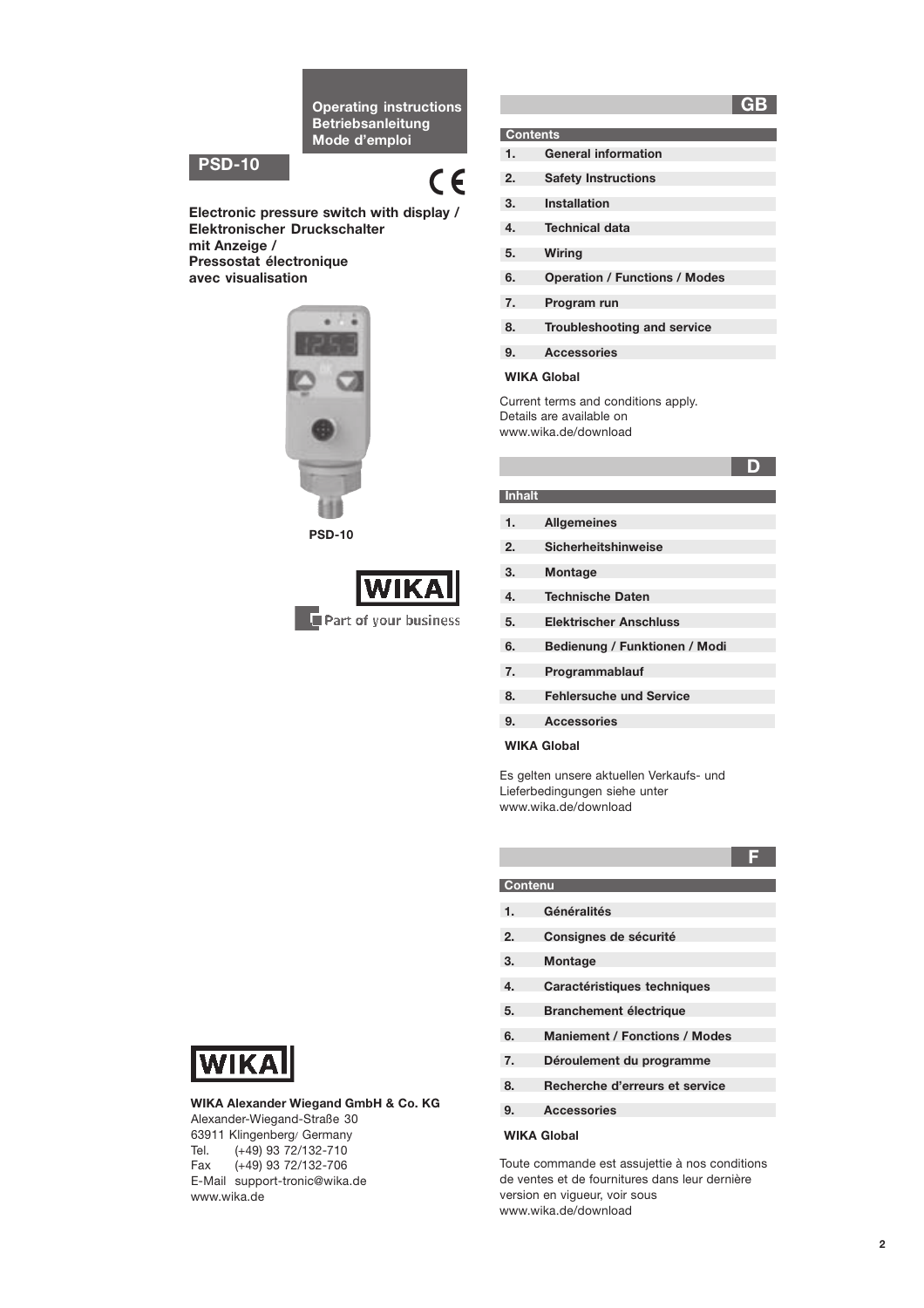### 1. General information

WIKA pressure switches are carefully designed and manufactured using state-of-the-art technology. Every component undergoes strict quality inspection before assembly and each instrument is fully tested prior to shipment.



Please inspect the equipment for possible damage during transportation. Should there be any obvious damage, please inform the transport company and WIKA without delay.

**GB** 

D

The following installation and operating instructions have been compiled by us with great care but it is not feasible to take all possible applications into consideration. These installation and operation instructions should meet the needs of most pressure measurement applications. If questions remain regarding a specific application, you can obtain further information (data sheets, instructions, etc.) via our Internet address (www.wika.de / www.wika.com / download) or contact WIKA for additional technical support (see section 8, service).

# 1. Allgemeines

Die in der Betriebsanleitung beschriebenen WIKA-Druckschalter werden nach den neuesten Erkenntnissen konstruiert und gefertigt. Alle Komponenten unterliegen während der Fertigung strengen Qualitätskriterien.



Bitte untersuchen Sie die Geräte auf eventuell aufgetretene Transportschäden. Sind offensichtlich Schäden vorhanden, teilen Sie dies bitte dem Transportunternehmen und WIKA unverzüglich mit.

Die nachfolgenden Einbau- und Bedienungshinweise haben wir mit Sorgfalt zusammengestellt. Es ist jedoch nicht möglich, alle erdenklichen Anwendungsfälle zu berücksichtigen. Sollten Sie Hinweise für Ihre spezielle Aufgabenstellung vermissen, können Sie über unsere Internet Adresse (www.wika.de / www.wika.com / download) weitere Informationen (Datenblätter, Hinweise, etc.) erhalten oder sich mit einem unserer Anwendungsberater (siehe Punkt 8, Service) in Verbindung setzen.

# 1. Généralités

La conception et la fabrication des pressostats électroniques WIKA, tels que décrits dans les instructions de service, satisfont aux toutes dernières règles de l'art. Tous les composants sont soumis en cours de fabrication à un contrôle stricte des critères de qualité.



Veuiller s.v.p. contrôler les appareils afin de déterminer tout endommagement éventuel subi en cours de transport. En cas de dommages manifestes, veuillez les déclarer immédiatement à l'entreprise de transport et à WIKA.

Les instructions de montage et de service présentées ci-après ont été établi avec grand soin. Il reste toutefois impossible d'envisager tous les cas d'applications possibles. Dans le cas où vous constateriez des lacunes dans ces instructions pour les tâches spéciales qu'il vous faut exécuter, vous avez la possibilité de recevoir des compléments d'informations (fiches de caractéristiques, remarques etc.) sous notre adresse internet (www.wika.de / www.wika.com / download) ou par contact direct avec notre conseiller applications (voir paragraphe 8, Service).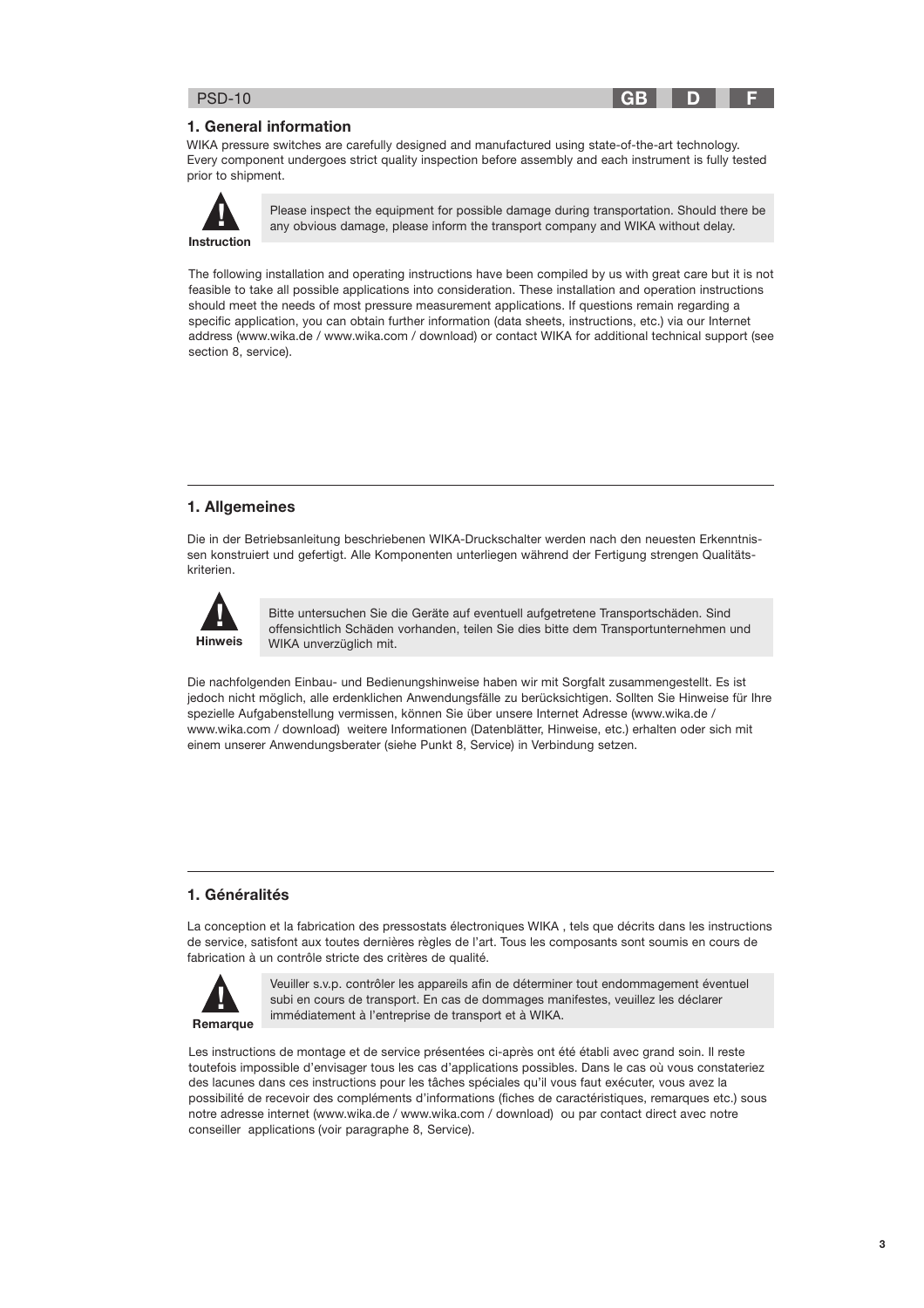#### **GR**

D

#### 2. Safety Instructions



Prior to installing, starting and operating a pressure switch the user must ensure that the appropriate instrument has been selected with regard to scale range and performance and that the wetted parts material are compatible with the media being measured. In addition the relevant national safety regulations (e.g.: VDE 0100) have to be observed.

Serious injuries and / or damage can occur should the relevant regulations not be observed. Only qualified persons authorised by the plant manager are permitted to install and service the pressure switch.

Dangerous pressure media such as oxygen, acetylene, flammable gases or liquids and toxic gases or liquids as well as instruments for refrigeration plants or compressors etc. require attention above the standard regulations. Here the specific safety codes or regulations must be considered.

Please observe the ambient and working conditions outlined in section 4 "Technical data".

Any operation other than that described in the following instructions is inconsistent with the provisions and has to be excluded for that reason.

If the instrument should become damaged or unsafe for operation it should be removed from service and marked to prevent it from being used again accidentally. Repairs may be performed by the manufacturer only. The instrument must not be interfered with or changed.

Do not exceed overpressure safety of the respective pressure range!

All pressure connections may only be opened after the system is without pressure!

Remaining media in the pressure port may be hazardous or toxic. This should be considered when handling or storing the instrument after removal!

## 2. Sicherheitshinweise



Beachten Sie unbedingt vor Montage, Inbetriebnahme und Betrieb, dass der richtige Druckschalter hinsichtlich Messbereich, Ausführung und aufgrund der spezifischen Messbedingungen der geeignete messstoffberührte Werkstoff (Korrosion) ausgewählt wurde. Weiter sind die entsprechenden nationalen Sicherheitsvorschriften (z. B.: VDE 0100) zu beachten.

Bei Nichtbeachten entsprechender Vorschriften können schwere Körperverletzungen und/oder Sachschäden auftreten.

Druckschalter nur durch ausgebildetes und vom Anlagenbetreiber autorisiertem Fachpersonal montieren lassen.

Bei gefährlichen Messstoffen wie z.B. Sauerstoff, Acetylen, brennbaren oder giftigen Stoffen, sowie bei Kälteanlagen, Kompressoren etc. müssen über die gesamten allgemeinen Regeln hinaus die jeweils bestehenden einschlägigen Vorschriften beachtet werden.

Bitte beachten Sie die Betriebsparameter gemäß Punkt 4 "Technische Daten".

Ein anderer Betrieb als der in der folgenden Anleitung beschriebene ist bestimmungswidrig und muss deshalb ausgeschlossen werden. Können Störungen nicht beseitigt werden, ist das Gerät außer Betrieb zu setzen und gegen versehentliche Inbetriebnahme zu schützen. Reparaturen dürfen nur vom Hersteller durchgeführt werden. Eingriffe und Änderungen am Gerät sind unzulässig. Überlastgrenze des entsprechenden Messbereiches nicht überschreiten!

Alle Anschlüsse dürfen nur im drucklosen Zustand geöffnet werden!

Messstoffreste in ausgebauten Druckschaltern können zur Gefährdung von Menschen, Umwelt und

Einrichtung führen. Ausreichende Vorsichtsmaßnahmen sind zu ergreifen.

#### 2. Consignes de sécurité



Avertissement

Veuillez absolument prendre en considération, avant le montage, la mise en service et l'exploitation, que vous avez choisi l'instrument adéquat quant à l'étendue de mesure, le modèle et en raison des conditions de mesures spécifiques, la matière appropriée pour les pièces en contact avec le fluide (corrosion). Par ailleurs, les réglements nationales de sécurité (par exemple: VDE 0100) sont à respecter.

Le non-respect des instructions correspondantes est susceptible d'entraîner des risques de blessures et/ou des dégâts matériels. Seul du personnel qualifié autorisé par le responsable de l'installation doit installer des instruments. Pour les fluides dangereux comme par exemple l'oxygène, l'acétylène, les matières combustibles ou nocives, ainsi que pour les systèmes frigorifiques, les compresseurs etc. il faut en plus des règles techniques courantes tenir compte des prescriptions spécifiques. Veuillez respecter les paramètres d'utilisation selon le point 4 "caractéristiques techniques". Une autre utilisation que celle prévue dans les instructions décrites ci-après est contraire aux prescriptions et doit donc être exclue. Si des perturbations ne peuvent pas être éliminées, l'appareil doit être mis hors service et protégé contre une mise en service intempestive. Des réparations ne doivent être effectuées que par le fabricant. Des interventions et transformations sur l'appareil sont inadmissibles. Ne jamais dépasser la limite de surpression!

#### Les raccordements ne doivent être ouverts qu'en état exempt de pression!

Des restes de fluides mesurés se trouvant dans des instruments démontés peuvent mettre en danger les personnes, l'environnement et les installations. Des mesures de sécurités appropriées sont à prendre.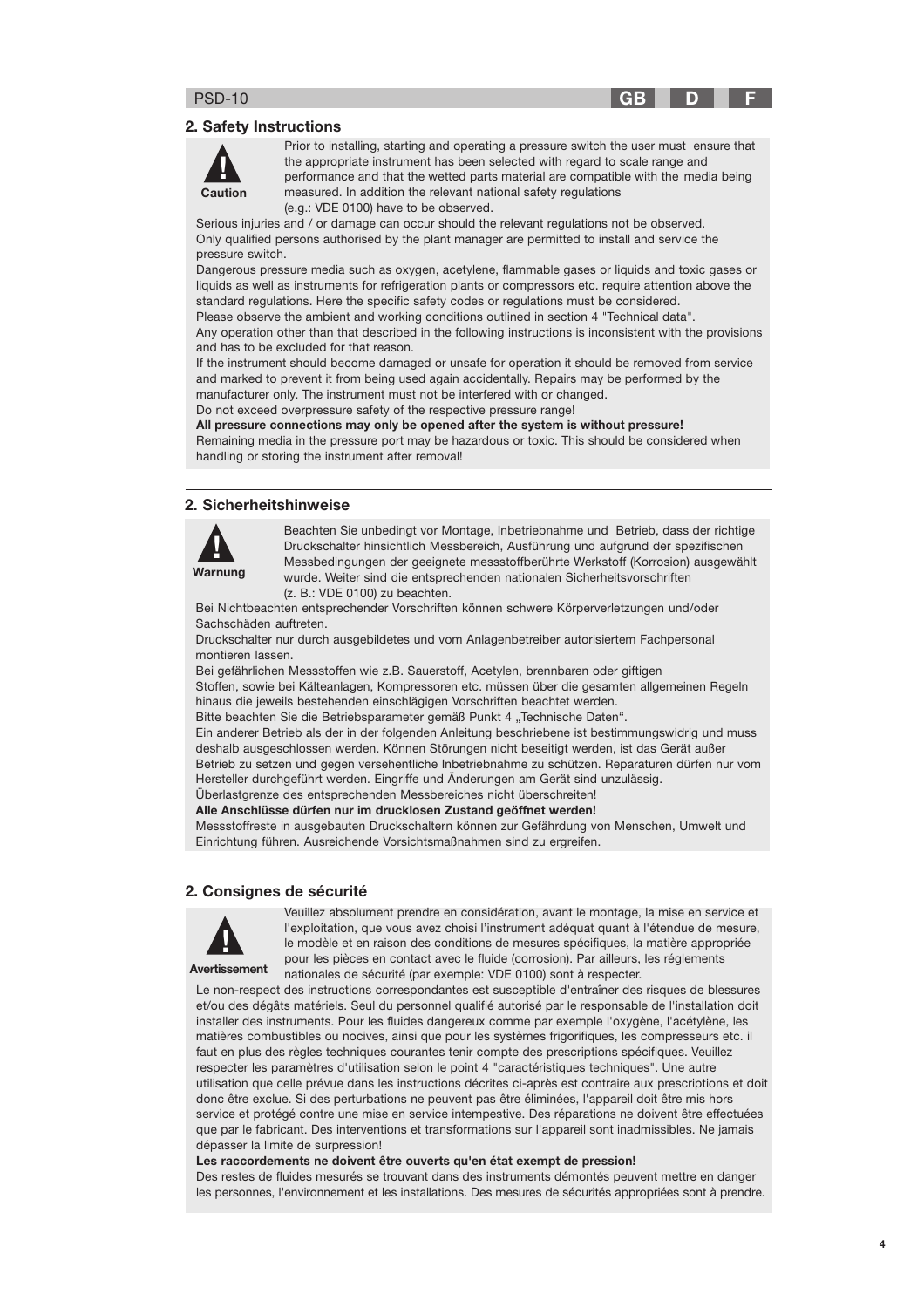

Pour les taraudages et les embases à souder voir fiche technique IN 00.14 ou www.wika.de/download

\*) Connectors are not included in delivery / Gegenstecker sind nicht im Lieferumfang enthalten / Les connectors ne sont pas compris dans la livraison.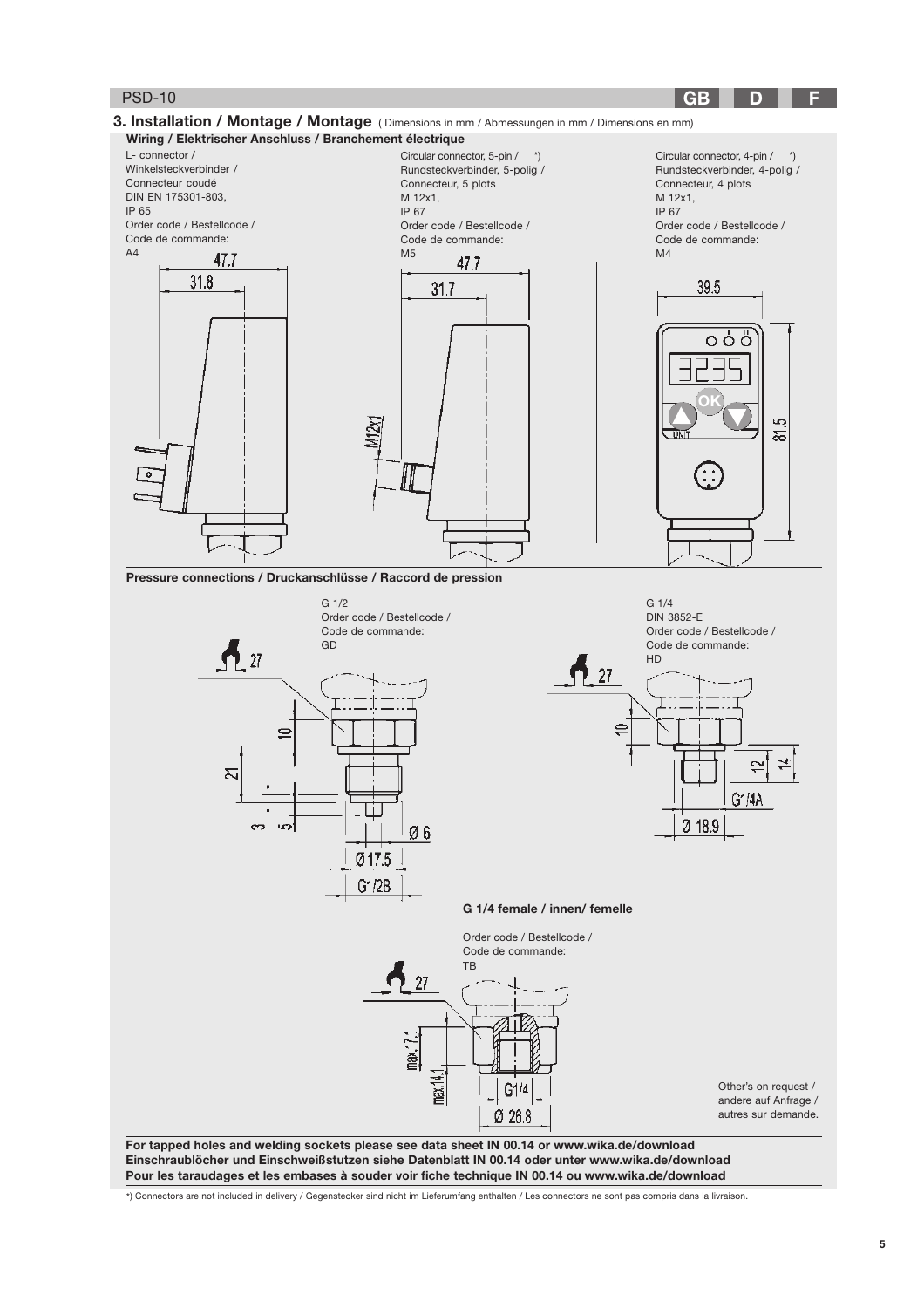# PSD-10 **G**

| ۰.<br>×<br>۹ |
|--------------|
|              |

| 4. Technical data                              |           |                        |           |                                                             |       |      |                                     |      |         |
|------------------------------------------------|-----------|------------------------|-----------|-------------------------------------------------------------|-------|------|-------------------------------------|------|---------|
| <b>Specifications</b>                          |           | Model PSD-10           |           |                                                             |       |      |                                     |      |         |
| <b>Ceramic sensor</b>                          |           |                        |           |                                                             |       |      |                                     |      |         |
| Pressure ranges                                | bar       | $-12.5$                |           | $-14$                                                       | $-16$ |      | $-1$ 10                             |      | $-1$ 16 |
| Over pressure safety                           | bar       | 10                     |           | 10                                                          | 20    |      | 20                                  | 40   |         |
| <b>Burst pressure</b>                          | bar       | 12                     |           | 12                                                          | 25    |      | 25                                  | 50   |         |
| Thin-film sensor                               |           |                        |           |                                                             |       |      |                                     |      |         |
| Pressure ranges                                | bar       | 25                     | 40        | 60                                                          | 100   | 160  | 250                                 | 400  | 600     |
| Over pressure safety                           | bar       | 50                     | 80        | 120                                                         | 200   | 320  | 500                                 | 800  | 1200    |
| <b>Burst pressure</b>                          | bar       | 250                    | 400       | 550                                                         | 800   | 1000 | 1200                                | 1700 | 2400    |
| <b>Materials</b>                               |           |                        |           |                                                             |       |      |                                     |      |         |
| $\blacksquare$ Wetted parts                    |           |                        |           | Stainless steel, with ceramic sensor additional             |       |      |                                     |      |         |
|                                                |           |                        |           | Ceramic $AL_2O_3$ , NBR <sup>1)</sup>                       |       |      |                                     |      |         |
| ■ Case                                         |           |                        |           | Zinc diecast Z 410; lacquered silver-coloured               |       |      |                                     |      |         |
| ■ Keyboard                                     |           | Polyester              |           |                                                             |       |      |                                     |      |         |
| Power supply U <sub>B</sub>                    | DC V      |                        |           | $15 < U_B \leq 30$ (nominal 24 VDC protection class 3)      |       |      |                                     |      |         |
| Signal output and                              |           |                        |           | {0/4  20 mA; programmable and freely adjustable }           |       |      |                                     |      |         |
| maximum load RA                                |           |                        |           | $R_A \leq (U_B - 8 V) / 0.02$ A with $R_A$ in Ohm and       |       |      |                                     |      |         |
|                                                |           |                        |           | $U_B$ in Volt (max. 500 Ohm)                                |       |      |                                     |      |         |
| Switch points                                  |           |                        |           | Individually adjustable via external control keys           |       |      |                                     |      |         |
| Number                                         |           | 1 or 2 (PNP)           |           |                                                             |       |      |                                     |      |         |
| $\blacksquare$ Function                        |           |                        |           | NO / NC; windows- and hysteresis function freely adjustable |       |      |                                     |      |         |
| Contact rating                                 | DC V      |                        |           | Supply voltage $U_B - 1.5$ V ( $U_B$ in Volt)               |       |      |                                     |      |         |
| $\blacksquare$ Switching current <sup>2)</sup> |           |                        |           | 1.4 A (for two wired outputs 0.7 A per switch)              |       |      |                                     |      |         |
| Response time                                  | ms        | $\leq 10$              |           |                                                             |       |      |                                     |      |         |
| $\blacksquare$ Accuracy                        | % of span | $\leq 1.0$             |           |                                                             |       |      |                                     |      |         |
| Display                                        |           |                        |           |                                                             |       |      |                                     |      |         |
| $\blacksquare$ Design                          |           |                        |           | 7-Segment-LED, red 4-digit, height 9 mm                     |       |      |                                     |      |         |
| $\blacksquare$ Range                           |           | - 999  9999            |           |                                                             |       |      |                                     |      |         |
| $\blacksquare$ Accuracy                        | % of span | $\leq 1.0 \pm 1$ digit |           |                                                             |       |      |                                     |      |         |
| Current consumption                            | mA        | $\leq 100$             |           |                                                             |       |      |                                     |      |         |
| Accuracy <sup>"</sup>                          | % of span |                        |           | $\leq$ 1.0 (limit point calibration)                        |       |      |                                     |      |         |
|                                                | % of span | $\leq 0.5$ (BFSL)      |           |                                                             |       |      |                                     |      |         |
| <b>Hysteresis</b>                              | % of span |                        |           | $\leq$ 0.1 ( $\leq$ 0,3 with pressure range $\leq$ 16 bar)  |       |      |                                     |      |         |
| Repeatability                                  | % of span | $\leq 0.1$             |           |                                                             |       |      |                                     |      |         |
| 1-year stability                               | % of span |                        |           | $\leq$ 0.2 ( $\leq$ 0.3 with pressure range $\leq$ 16 bar)  |       |      |                                     |      |         |
|                                                |           |                        |           | (at reference conditions)                                   |       |      |                                     |      |         |
| Permissible temperature of                     |           |                        |           |                                                             |       |      |                                     |      |         |
| $\blacksquare$ Medium                          |           | $-30+100$              |           |                                                             |       |      | -22  +212 °F                        |      |         |
|                                                |           | (-20  +85 °C)          |           |                                                             |       |      | $(-4  +185 °F)$                     |      |         |
|                                                |           |                        |           |                                                             |       |      | (with pressure range $\leq 16$ bar) |      |         |
| Ambient                                        |           | $-20+85 °C$            |           |                                                             |       |      | -4  +185 °F                         |      |         |
| ■ Storage                                      |           | -40  +100 °C           |           |                                                             |       |      | -40  +212 °F                        |      |         |
| Compensated temperature range                  |           |                        | $0+80 °C$ |                                                             |       |      | 32  +176 °F                         |      |         |
| Temperature coefficients in                    |           |                        |           |                                                             |       |      |                                     |      |         |
| compensated temp range<br>Mean TC of zero      |           |                        |           |                                                             |       |      |                                     |      |         |
|                                                | % of span | $\leq$ 0.3 / 10 K      |           |                                                             |       |      |                                     |      |         |
| ■ Mean TC of range                             | % of span | $\leq$ 0.3 / 10 K      |           |                                                             |       |      |                                     |      |         |
| CE-conformitiy                                 |           | EN 61 326              |           | 89/336/EWG interference emission and immunity see           |       |      |                                     |      |         |
|                                                |           |                        |           | 97/23/EG Pressure equipment directive, Appendix 1           |       |      |                                     |      |         |
|                                                |           |                        |           | Protected against reverse polarity, overvoltage and         |       |      |                                     |      |         |
| Wiring protection                              |           | short circuiting       |           |                                                             |       |      |                                     |      |         |
|                                                |           |                        |           |                                                             |       |      |                                     |      |         |
| Ingress protection                             | Nm        | 35                     |           | Per IEC 60 529 / EN 60 529, see section 3, Installation     |       |      |                                     |      |         |
| <b>Tightening torque</b><br>Load alternation   |           |                        |           |                                                             |       |      |                                     |      |         |
| Weight                                         |           | Approx. 0.28           |           | Typ. 100 millions (10 millions with pressure range ≤16bar)  |       |      |                                     |      |         |
|                                                | kg        |                        |           |                                                             |       |      |                                     |      |         |

1) Others sealing materials on request.<br>2) Higher contact rating on request.<br>\*) Including linearity, hysteresis and repeatability.<br>Limit point calibration in vertical mounting position with lower pressure connection.<br>{} Li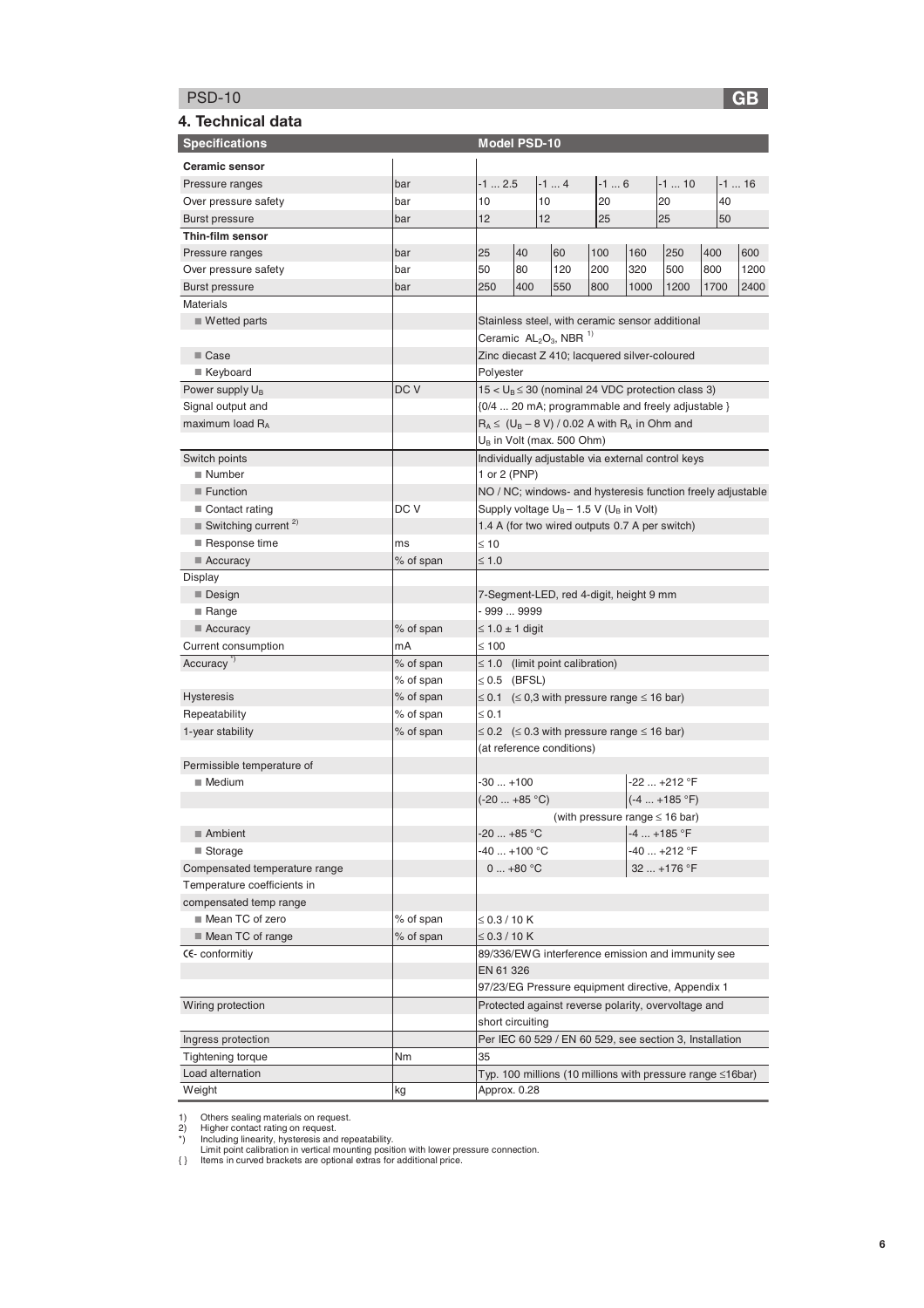# $\mathsf{PSD}\text{-}\mathsf{10}$  . The contract of the contract of the contract of the contract of  $\mathsf{D}$

#### 4. Technische Daten

| <b>Technische Daten</b>                  |             | Typ PSD-10             |     |                                                                     |       |      |        |      |         |  |
|------------------------------------------|-------------|------------------------|-----|---------------------------------------------------------------------|-------|------|--------|------|---------|--|
| Keramiksensor                            |             |                        |     |                                                                     |       |      |        |      |         |  |
| Messbereich                              | bar         | $-1$ 2,5               |     | $-14$                                                               | $-16$ |      | $-110$ |      | $-1$ 16 |  |
| <b>Uberlastgrenze</b>                    | bar         | 10<br>10               |     |                                                                     | 20    |      | 20     | 40   |         |  |
| <b>Berstdruck</b>                        | bar         | 12                     |     | 12                                                                  | 25    |      | 25     | 50   |         |  |
| <b>Dünnfilmsensor</b>                    |             |                        |     |                                                                     |       |      |        |      |         |  |
| Messbereich                              | bar         | 25                     | 40  | 60                                                                  | 100   | 160  | 250    | 400  | 600     |  |
| <b>Uberlastgrenze</b>                    | bar         | 50                     | 80  | 120                                                                 | 200   | 320  | 500    | 800  | 1200    |  |
| <b>Berstdruck</b>                        | bar         | 250                    | 400 | 550                                                                 | 800   | 1000 | 1200   | 1700 | 2400    |  |
| Werkstoff                                |             |                        |     |                                                                     |       |      |        |      |         |  |
| Messstoffberührte Teile                  |             |                        |     | CrNi-Stahl, bei Keramiksensor zusätzlich                            |       |      |        |      |         |  |
|                                          |             |                        |     | Keramik $AL_2O_3$ , NBR <sup>1)</sup>                               |       |      |        |      |         |  |
| ■ Gehäuse                                |             |                        |     | Zink Druckguss Z 410; silberfarben lackiert                         |       |      |        |      |         |  |
| ■ Tastatur                               |             | Polyester              |     |                                                                     |       |      |        |      |         |  |
| Hilfsenergie U <sub>B</sub>              | DC V        |                        |     | $15 < U_B \le 30$ (nominal 24 DC V Schutzklasse 3)                  |       |      |        |      |         |  |
| Ausgangssignal und                       |             |                        |     | {0/4  20 mA; programmierbar und frei skalierbar}                    |       |      |        |      |         |  |
| zulässige max. Bürde RA                  |             |                        |     | $R_A \leq (U_B - 8 V) / 0.02$ A mit $R_A$ in Ohm und                |       |      |        |      |         |  |
|                                          |             |                        |     | $U_B$ in Volt (max. 500 Ohm)                                        |       |      |        |      |         |  |
| Schaltausgang                            |             |                        |     | Individuell einstellbar über externe Bedientasten                   |       |      |        |      |         |  |
| ■ Anzahl                                 |             | 1 oder 2 (PNP)         |     |                                                                     |       |      |        |      |         |  |
| Funktion                                 |             |                        |     | Schließer / Offner; Fenster-, Hysteresefunktion frei einstellbar    |       |      |        |      |         |  |
| ■ Schaltspannung                         | DC V        |                        |     | Versorgungsspannung U <sub>B</sub> - 1,5 V (U <sub>B</sub> in Volt) |       |      |        |      |         |  |
| $\blacksquare$ Schaltstrom <sup>2)</sup> |             |                        |     | 1,4 A (bei zwei beschalteten Ausgängen 0,7 A pro Schalter)          |       |      |        |      |         |  |
| Einstellzeit                             | ms          | $\leq 10$              |     |                                                                     |       |      |        |      |         |  |
| ■ Genauigkeit                            | % d. Spanne | $≤ 1,0$                |     |                                                                     |       |      |        |      |         |  |
| Anzeige                                  |             |                        |     |                                                                     |       |      |        |      |         |  |
| $\blacksquare$ Prinzip                   |             |                        |     | 7-Segment-LED, rot 4-stellig, Ziffernhöhe 9 mm                      |       |      |        |      |         |  |
| $\blacksquare$ Umfang                    |             | $-9999999$             |     |                                                                     |       |      |        |      |         |  |
| Genauigkeit                              | % d. Spanne | $\leq 1,0 \pm 1$ Digit |     |                                                                     |       |      |        |      |         |  |
| Stromaufnahme                            | mA          | $\leq 100$             |     |                                                                     |       |      |        |      |         |  |
| Kennlinienabweichung <sup>*</sup>        | % d. Spanne |                        |     | $\leq$ 1,0 (Grenzpunkteinstellung)                                  |       |      |        |      |         |  |
|                                          | % d. Spanne |                        |     | $\leq$ 0,5 (Toleranzbandeinstellung, BFSL)                          |       |      |        |      |         |  |
| <b>Hysterese</b>                         | % d. Spanne |                        |     | ≤ 0,1 (≤ 0,3 bei Messbereich ≤ 16 bar)                              |       |      |        |      |         |  |
| Reproduzierbarkeit                       | % d. Spanne | $\leq 0.1$             |     |                                                                     |       |      |        |      |         |  |
| Stabilität pro Jahr                      | % d. Spanne | $\leq 0.2$             |     | $(\leq 0.3$ bei Messbereich $\leq 16$ bar)                          |       |      |        |      |         |  |
|                                          |             |                        |     | (bei Referenzbedingungen)                                           |       |      |        |      |         |  |
| Zulässige Temperaturbereiche             |             |                        |     |                                                                     |       |      |        |      |         |  |
| ■ Messstoff                              | °C          |                        |     | -30  +100 (-20  +85 bei Messbereich ≤ 16 bar)                       |       |      |        |      |         |  |
| ■ Umgebung                               | °C          | $-20+85$               |     |                                                                     |       |      |        |      |         |  |
| <b>■ Lagerung</b>                        | °C          | $-40+100$              |     |                                                                     |       |      |        |      |         |  |
| Kompensierter Temperaturbereich          | °C          | $0+80$                 |     |                                                                     |       |      |        |      |         |  |
| Temperaturkoeffizienten im               |             |                        |     |                                                                     |       |      |        |      |         |  |
| kompensierten Temperaturbereich          |             |                        |     |                                                                     |       |      |        |      |         |  |
| Mittlerer TK des Nullpunktes             | % d. Spanne | $\leq$ 0.3 / 10 K      |     |                                                                     |       |      |        |      |         |  |
| Mittlerer TK der Spanne                  | % d. Spanne | $\leq$ 0,3 / 10 K      |     |                                                                     |       |      |        |      |         |  |
| <b>CE-Kennzeichen</b>                    |             |                        |     | 89/336/EWG Störemission und Störfestigkeit nach                     |       |      |        |      |         |  |
|                                          |             | EN 61 326              |     |                                                                     |       |      |        |      |         |  |
|                                          |             |                        |     | 97/23/EG Druckgeräterichtlinie, Anlage 1                            |       |      |        |      |         |  |
| Elektrische Schutzarten                  |             |                        |     | Verpolungs-, Überspannungs- und Kurzschlussschutz                   |       |      |        |      |         |  |
| Schutzart                                |             |                        |     | Nach IEC 60 529 / EN 60 529, siehe Punkt 3, Montage                 |       |      |        |      |         |  |
| Anzugsdrehmoment                         | Nm          | 35                     |     |                                                                     |       |      |        |      |         |  |
| Lastwechsel                              |             |                        |     | Typisch 100 Millionen (10 Millionen bei                             |       |      |        |      |         |  |
|                                          |             |                        |     | Messbereich $\leq 16$ bar)                                          |       |      |        |      |         |  |
| Masse                                    | kg          | Ca. 0,28               |     |                                                                     |       |      |        |      |         |  |

1) Andere Dichtungswerkstoffe auf Anfrage.<br>2) Höhere Schaltströme auf Anfrage.<br>\*) Einschließlich Linearität, Hysterese und Wiederholbarkeit.<br>Grenzpunkteinstellung kalibriert bei senkrechter Einbaulage Druckanschluss nach u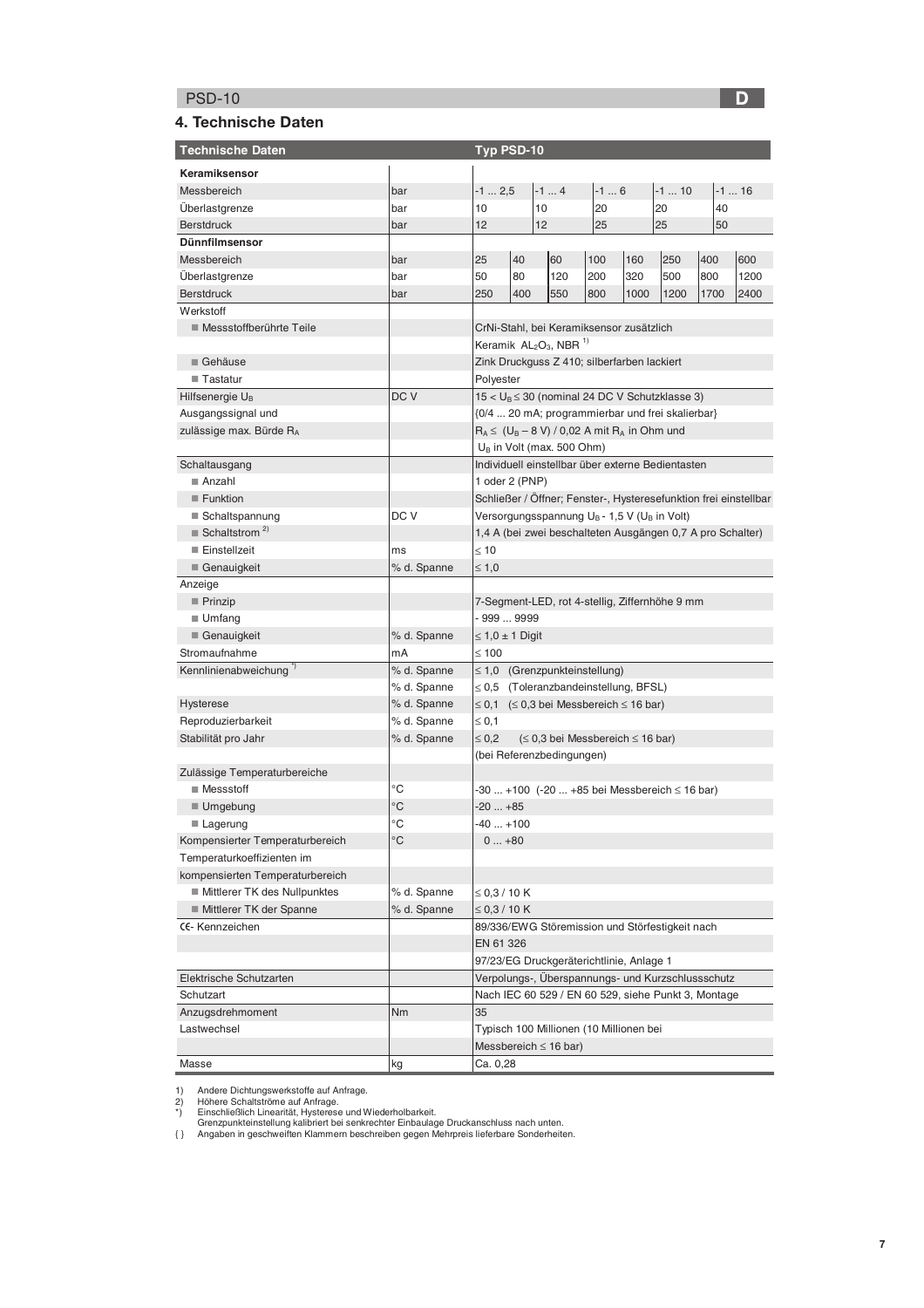# PSD-10 <mark>F</mark>

### 4. Caractéristiques techniques

| Caractéristiques techniques                         |               |                          |     | <b>Type PSD-10</b> |                                                                      |       |      |                                                               |      |        |
|-----------------------------------------------------|---------------|--------------------------|-----|--------------------|----------------------------------------------------------------------|-------|------|---------------------------------------------------------------|------|--------|
| Capteur céramique                                   |               |                          |     |                    |                                                                      |       |      |                                                               |      |        |
| Etendues de mesure                                  | bar           | $-12,5$                  |     |                    | $-14$                                                                | $-16$ |      | $-110$                                                        |      | $-116$ |
| Limites de surcharge                                | bar           | 10                       |     | 10                 |                                                                      | 20    |      | 20                                                            | 40   |        |
| Pression de destruction                             | bar           | 12                       |     | $12 \overline{ }$  |                                                                      | 25    |      | 25                                                            | 50   |        |
| Capteur à couches minces                            |               |                          |     |                    |                                                                      |       |      |                                                               |      |        |
| Etendue de mesure                                   | bar           | 25                       | 40  |                    | 60                                                                   | 100   | 160  | 250                                                           | 400  | 600    |
| Limite de surcharge                                 | bar           | 50                       | 80  |                    | 120                                                                  | 200   | 320  | 500                                                           | 800  | 1200   |
| Pression de destruction                             | bar           | 250                      | 400 |                    | 550                                                                  | 800   | 1000 | 1200                                                          | 1700 | 2400   |
| Matériaux                                           |               |                          |     |                    |                                                                      |       |      |                                                               |      |        |
| Parties en contact avec le fluide                   |               |                          |     |                    | Acier inox, avec le capteur en céramique                             |       |      |                                                               |      |        |
|                                                     |               |                          |     |                    | en plus céramique AL <sub>2</sub> O <sub>3</sub> , NBR <sup>1)</sup> |       |      |                                                               |      |        |
| $\blacksquare$ Boîtier                              |               |                          |     |                    |                                                                      |       |      | Zinc moulé sous pression Z 410; peint couleur argent          |      |        |
| ■ Clavier                                           |               | Polyester                |     |                    |                                                                      |       |      |                                                               |      |        |
| Alimentation U <sub>B</sub>                         | DC V          |                          |     |                    |                                                                      |       |      | $15 < U_B \leq 30$ (nominale 24 DC V degré de protection 3)   |      |        |
| Signal de sortie et résistance                      |               |                          |     |                    |                                                                      |       |      | {0/4  20 mA; programmable et de libre définition}             |      |        |
| charge max autorisée RA                             |               |                          |     |                    | $R_A \leq (U_B - 8 V) / 0.02 A$ avec $R_A$ en Ohm et                 |       |      |                                                               |      |        |
|                                                     |               |                          |     |                    | U <sub>B</sub> en Volt (max 500 Ohm)                                 |       |      |                                                               |      |        |
| Sortie de commutation                               |               | externes                 |     |                    |                                                                      |       |      | Réglable individuellement par touches de commande             |      |        |
| ■ Nombre                                            |               | 1 ou 2 (PNP)             |     |                    |                                                                      |       |      |                                                               |      |        |
| Fonction                                            |               |                          |     |                    |                                                                      |       |      | NO / NF; fonction fenêtre et hystérésis à libre définition    |      |        |
| Tension de commutation                              | DC V          |                          |     |                    |                                                                      |       |      | Tension d'alimentation $U_B$ - 1,5 V ( $U_B$ en Volt)         |      |        |
| $\blacksquare$ Courant de commutation <sup>2)</sup> |               |                          |     |                    |                                                                      |       |      | 1.4 A (pour deux sorties commutées 0.7 A par commutateur)     |      |        |
| ■ Temps de réponse                                  | ms            | $\leq 10$                |     |                    |                                                                      |       |      |                                                               |      |        |
| $\blacksquare$ Précision                            | % E.M.        | ≤ 1,0                    |     |                    |                                                                      |       |      |                                                               |      |        |
| Affichage                                           |               |                          |     |                    |                                                                      |       |      |                                                               |      |        |
| Principe                                            |               |                          |     |                    |                                                                      |       |      | à 7-segments DEL rouge, 4 digits, hauteur des chiffres 9 mm   |      |        |
| $\blacksquare$ Résolution                           |               | $-9999999$               |     |                    |                                                                      |       |      |                                                               |      |        |
| Précision                                           | % E.M.        | $\leq$ 1,0 $\pm$ 1 diait |     |                    |                                                                      |       |      |                                                               |      |        |
| Consommation                                        | mA            | $≤ 100$                  |     |                    |                                                                      |       |      |                                                               |      |        |
| Classe de précision <sup>")</sup>                   | % E.M.        |                          |     |                    | $\leq$ 1,0 (Réglage sur point limites)                               |       |      |                                                               |      |        |
|                                                     | % E.M.        |                          |     |                    |                                                                      |       |      | $\leq$ 0.5 (Réglage de la plage de tolérance, BFSL)           |      |        |
| <b>Hystérésis</b>                                   | % E.M.        |                          |     |                    |                                                                      |       |      | $\leq$ 0.1 ( $\leq$ 0.3 pour étendue de mesure $\leq$ 16 bar) |      |        |
| Reproductibilité                                    | % E.M.        | $\leq 0.1$               |     |                    |                                                                      |       |      |                                                               |      |        |
| Stabilité sur un an                                 | % E.M.        | $\leq$ 0.2               |     |                    |                                                                      |       |      | (≤ 0,3 pour étendue de mesure ≤ 16 bar)                       |      |        |
|                                                     |               |                          |     |                    | (pour les conditions de référence)                                   |       |      |                                                               |      |        |
| Température autorisée                               |               |                          |     |                    |                                                                      |       |      |                                                               |      |        |
| ■ Du fluide                                         | °C            |                          |     |                    |                                                                      |       |      | $-30+100$ ( $-20+85$ pour étendue de mesure $\leq 16$ bar)    |      |        |
| D'environnement                                     | $^{\circ}C$   | $-20+85$                 |     |                    |                                                                      |       |      |                                                               |      |        |
| ■ De stockage                                       | $^{\circ}C$   | -40  +100                |     |                    |                                                                      |       |      |                                                               |      |        |
| Plage compensée                                     | °C            | $0+80$                   |     |                    |                                                                      |       |      |                                                               |      |        |
| Coefficient de température sur                      |               |                          |     |                    |                                                                      |       |      |                                                               |      |        |
| plage compensée                                     |               |                          |     |                    |                                                                      |       |      |                                                               |      |        |
| ■ Coef. de temp. moy. du point 0                    | % de E.M./10K | $\leq 0.3$               |     |                    |                                                                      |       |      |                                                               |      |        |
| Coef. de temp. moy.                                 | % de E.M./10K | $\leq 0.3$               |     |                    |                                                                      |       |      |                                                               |      |        |
| Conformité CE                                       |               |                          |     |                    |                                                                      |       |      | 89/336/EWG Emission de perturbations et résistance aux        |      |        |
|                                                     |               |                          |     |                    | perturbations selon EN 61 326                                        |       |      |                                                               |      |        |
|                                                     |               |                          |     |                    |                                                                      |       |      | 97/23/EG Directive Equipements sous Pression, Annexe 1        |      |        |
| Protection électrique                               |               |                          |     |                    | Pôlarisation, surtensions et court-circuits                          |       |      |                                                               |      |        |
| Protection                                          |               |                          |     |                    |                                                                      |       |      | Selon IEC 60 529 / EN 60 529, voir section 3, Montage         |      |        |
| Couple de serrage                                   | Nm            | 35                       |     |                    |                                                                      |       |      |                                                               |      |        |
| Cycles de charge                                    |               |                          |     |                    |                                                                      |       |      | Typique 100 millions (10 millions pour plages de              |      |        |
|                                                     |               | mesure $\leq$ 16 bar)    |     |                    |                                                                      |       |      |                                                               |      |        |
| Poids                                               | kg            | Environ 0,28             |     |                    |                                                                      |       |      |                                                               |      |        |

1) Autres matériaux de joints sur demande.<br>2) Courants de commutation plus élevés sur demande.<br>\*) Inclusif linéarité, hystérésis et reproductibilité.<br>Réglage sur point limites calibré en position verticale, raccord de pres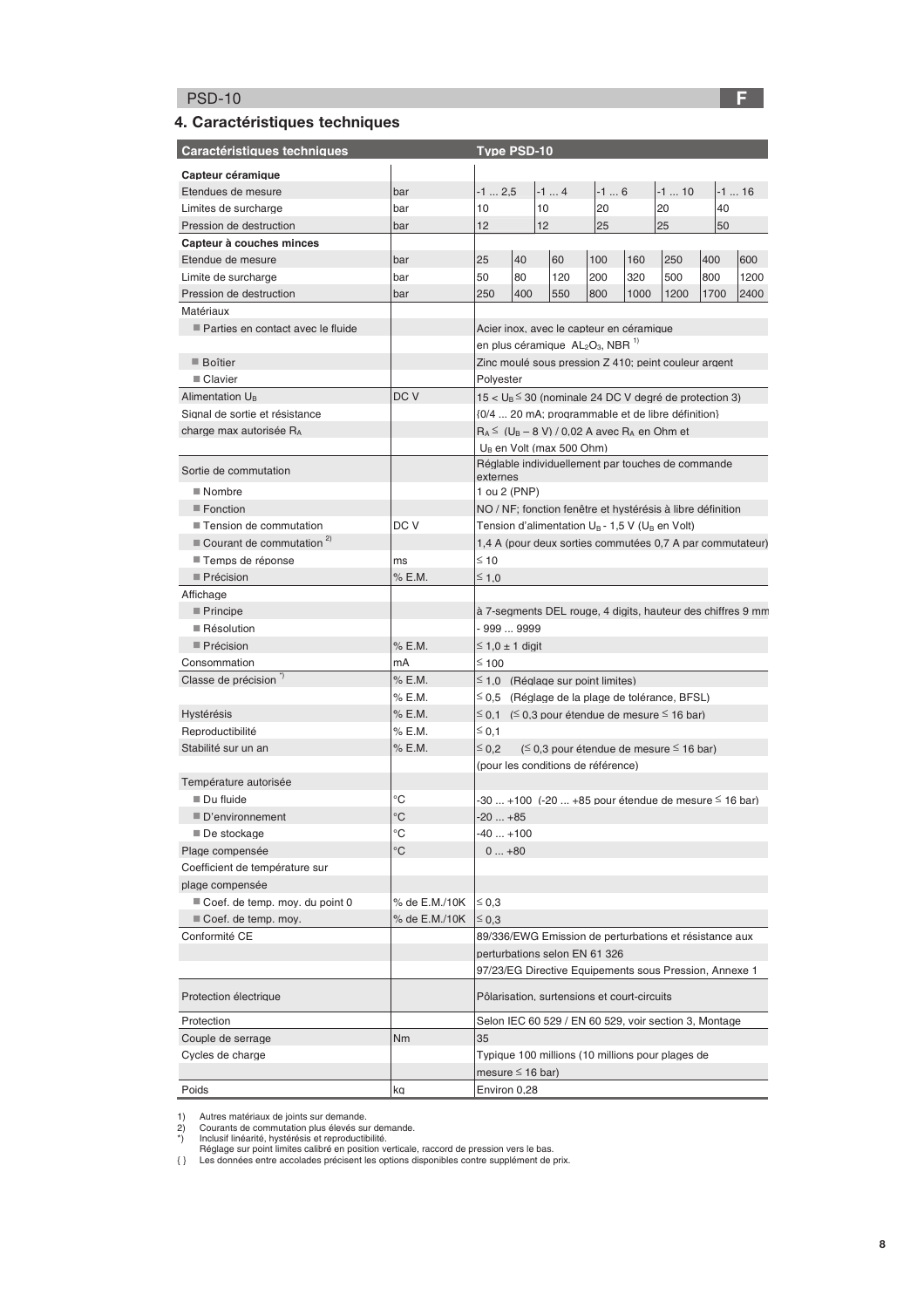





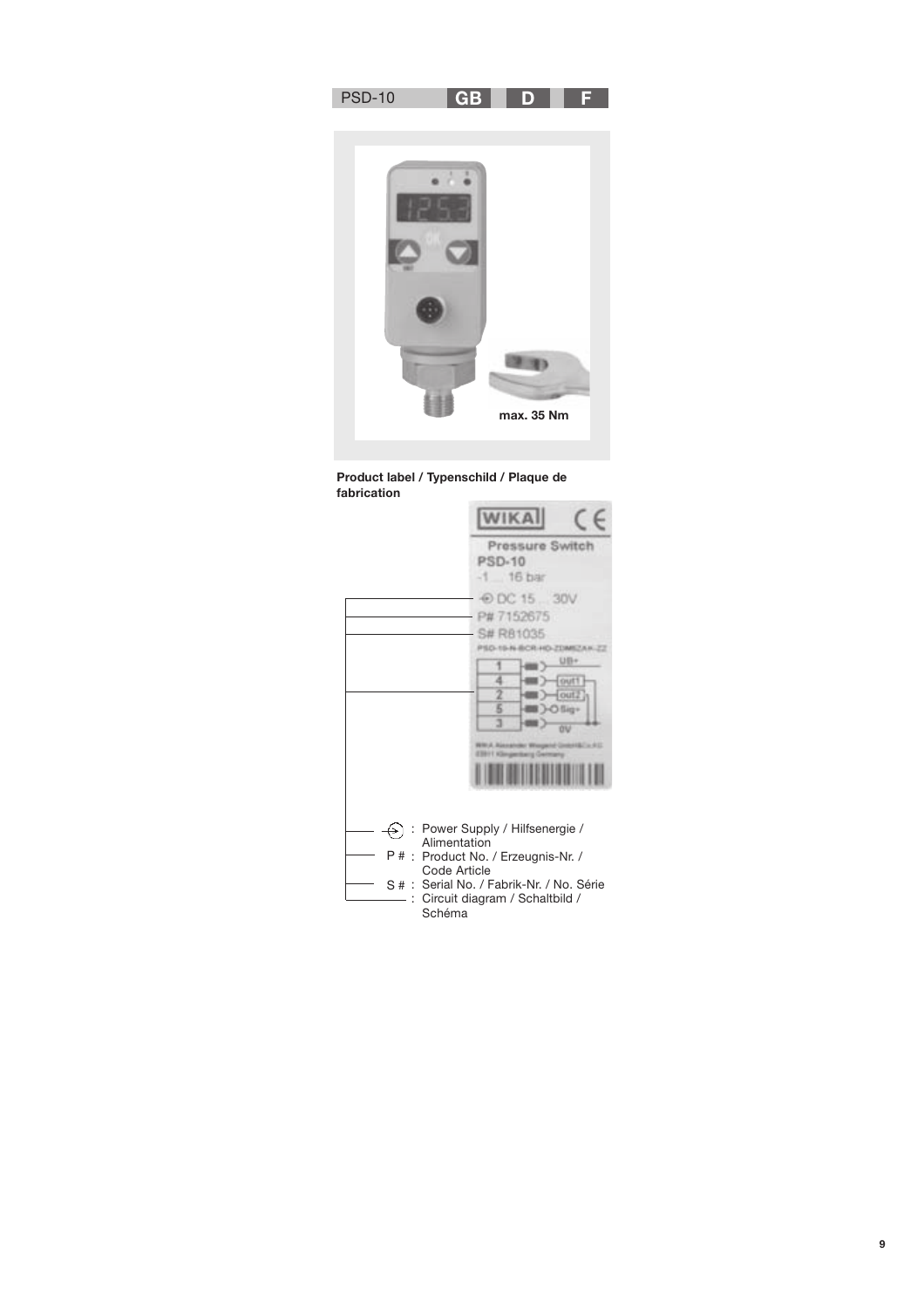| <b>PSD-10</b>                                                                                                                                                               | GB                                                                                                                                                                                                                                                                             |  |  |  |  |
|-----------------------------------------------------------------------------------------------------------------------------------------------------------------------------|--------------------------------------------------------------------------------------------------------------------------------------------------------------------------------------------------------------------------------------------------------------------------------|--|--|--|--|
| <b>Output /Ausgang / Sortie</b>                                                                                                                                             | 5. Wiring / Elektrischer Anschluss/ Branchement électrique<br>Circuit diagram / Schaltbild / Schéma                                                                                                                                                                            |  |  |  |  |
| {1 switching output/<br>1 Schaltausgang/<br>1 Sortie par contact }                                                                                                          | L- connector/<br>JB+<br>Winkelsteckverbinder/<br>Connecteur coudé<br>out1<br>3                                                                                                                                                                                                 |  |  |  |  |
| 2 switching outputs/<br>2 Schaltausgänge/<br>2 Sorties par contact<br>Desina                                                                                                | UB+<br>Circular connector, 4-pin/<br>Rundsteckverbinder, 4-polig/<br>out1<br>Connecteur, 4 plots<br>outZ<br>2<br>M12x1<br>o۷                                                                                                                                                   |  |  |  |  |
| $\{1$ switching output +<br>1 analogue output /<br>1 Schaltausgang +<br>1 analoger Ausgang/<br>1 Sortie par contact +<br>1 sortie analogique}                               | UB+<br>Circular connector, 4-pin/<br>Rundsteckverbinder, 4-polig/<br>out1<br>Connecteur, 4 plots<br>2<br>Sia+<br>M12x1<br>0V/Sig-                                                                                                                                              |  |  |  |  |
| ${2$ switching outputs +<br>1 analogue output /<br>2 Schaltausgänge +<br>1 analoger Ausgang /<br>2 Sorties par contact +<br>1 sortie analogique}<br>Legend/Legende/Legende: | Circular connector, 5-pin/<br>UB+<br>Rundsteckverbinder, 5-polig/<br>Connecteur, 5 plots<br>out1<br>4<br>M12x1<br>out2<br>$\overline{2}$<br>5<br>oSig+<br>3<br>0V/Sia·                                                                                                         |  |  |  |  |
| external load 1 resp. 2 /<br>out 1<br>externe Last 1 bzw. 2 /<br>charge externe 1 ou 2<br>out 2<br>Analogue output /<br>$Sig+$<br>Analogausgang /<br>Sortie analogique      | { } Items in curved brackets are optional extras for<br>additional price. /<br>Angaben in geschweiften Klammern beschreiben<br>gegen Mehrpreis lieferbare Sonderheiten. /<br>Les données entre accolades précisent les options<br>disponibles contre supplément de prix.       |  |  |  |  |
| <b>Maniement-Fonctions -Modes</b>                                                                                                                                           | 6. Operation-Functions -Modes / Bedienung-Funktionen-Modi /                                                                                                                                                                                                                    |  |  |  |  |
| Keyboard / Bedien-Tastatur / Clavier                                                                                                                                        |                                                                                                                                                                                                                                                                                |  |  |  |  |
| 1<br>$\left[2\right]$<br>$\left(3\right)$<br>$\left(5\right)$<br>4                                                                                                          | (1) Switching status LED's / Schaltzustand LED's /<br>Etat de commutation LED's<br>I = Switching output 1 / Schaltausgang 1 / sortie de commutation 1<br>$II =$ Switching output 2-Error output /<br>Schaltausgang 2-Fehlerausgang /<br>Sortie de commutation 2-Sortie erreurs |  |  |  |  |
| 2)                                                                                                                                                                          | 4-digit digital display / 4-stellige digitale Anzeige /<br>affichage numérique 4 digits                                                                                                                                                                                        |  |  |  |  |
| $\left(3\right)$                                                                                                                                                            | OK key / OK-Taste / touche OK                                                                                                                                                                                                                                                  |  |  |  |  |
| (4)<br>$5^{\circ}$                                                                                                                                                          | Arrow key "up"/ Pfeil-Taste "auf"/ touche flèche "en haut"                                                                                                                                                                                                                     |  |  |  |  |
| <b>Key functions</b><br><b>Functions</b><br><b>Key</b>                                                                                                                      | Arrow key "down"/Pfeil-Taste "ab"/ touche flèche "en bas"                                                                                                                                                                                                                      |  |  |  |  |
| Display unit                                                                                                                                                                |                                                                                                                                                                                                                                                                                |  |  |  |  |
| Go forward in the menu                                                                                                                                                      |                                                                                                                                                                                                                                                                                |  |  |  |  |
|                                                                                                                                                                             | ■ Setting of a higher parameter value *)                                                                                                                                                                                                                                       |  |  |  |  |
| Go back in the menu                                                                                                                                                         |                                                                                                                                                                                                                                                                                |  |  |  |  |
|                                                                                                                                                                             | Setting of a lower parameter value *)<br>Selection of a parameter value / menu item                                                                                                                                                                                            |  |  |  |  |
|                                                                                                                                                                             | Acknoweldgement of a parameter value / menu item                                                                                                                                                                                                                               |  |  |  |  |
|                                                                                                                                                                             | Calling of the display mode                                                                                                                                                                                                                                                    |  |  |  |  |
| (OK                                                                                                                                                                         | ■ Calling of the programming mode                                                                                                                                                                                                                                              |  |  |  |  |
|                                                                                                                                                                             | Calling of the reset mode                                                                                                                                                                                                                                                      |  |  |  |  |

\*) When keeping the arrow key pressed, the values of the setting parameters change faster.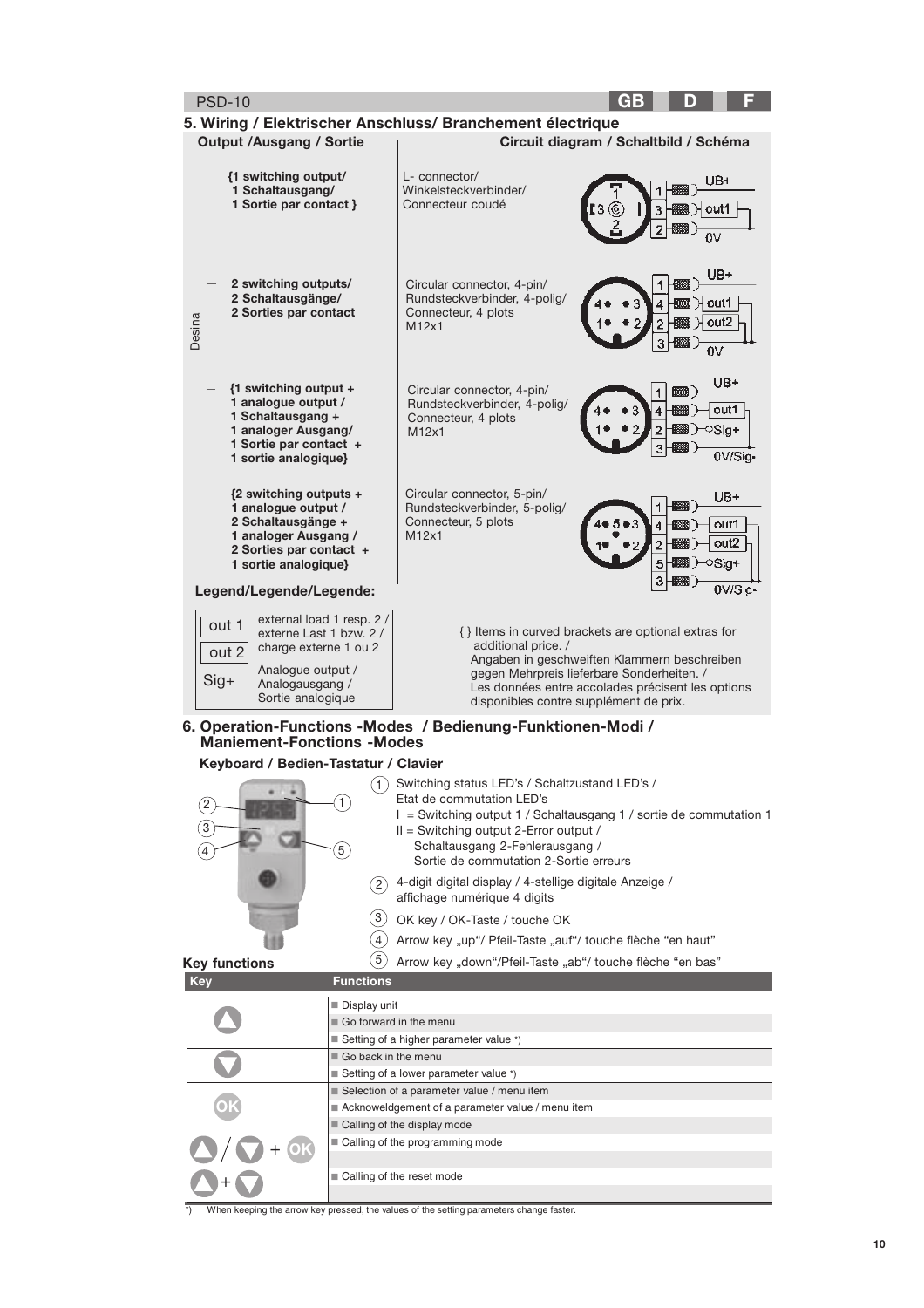**GR** 

**Tastenfunktionen** 

| <b>Taste</b>                                                                               | <b>Funktionen</b>                              |
|--------------------------------------------------------------------------------------------|------------------------------------------------|
|                                                                                            | Einheit anzeigen                               |
| OK                                                                                         | Zurückblättern im Menü                         |
|                                                                                            | ■ Einstellen eines größeren Parameterwertes *) |
|                                                                                            | Vorwärtsblättern im Menü                       |
| Aufrufen des Display-Modus<br>Aufrufen des Programmier-Modus<br>■ Aufrufen des Reset-Modus | Einstellen eines kleineren Parameterwertes*)   |
|                                                                                            | Anwählen eines Parameterwertes / Menüpunktes   |
|                                                                                            | Bestätigen eines Parameterwertes / Menüpunktes |
|                                                                                            |                                                |
|                                                                                            |                                                |
|                                                                                            |                                                |
|                                                                                            |                                                |

ste ändern sich die Werte der Einstellnarameter schneller

#### **Fonctions du clavier**

| Touche | <b>Fonctions</b>                                                                                                                                                                                                                                                                                                                                        |
|--------|---------------------------------------------------------------------------------------------------------------------------------------------------------------------------------------------------------------------------------------------------------------------------------------------------------------------------------------------------------|
|        | Affichage des unités                                                                                                                                                                                                                                                                                                                                    |
|        | $\blacksquare$ Reculer dans le menu                                                                                                                                                                                                                                                                                                                     |
|        | Introduire une valeur de paramètre plus élevée*)<br>Avancer dans le menu<br>■ Introduire une valeur de paramètre plus faible *)<br>Sélectionner une valeur de paramètre / point de menu<br>Confirmer une valeur de paramètre / point de menu<br>Appeler le mode affichage<br>Appeler le mode de programmation<br>OK<br>Appeler le mode de remise à zéro |
|        |                                                                                                                                                                                                                                                                                                                                                         |
|        |                                                                                                                                                                                                                                                                                                                                                         |
|        |                                                                                                                                                                                                                                                                                                                                                         |
|        |                                                                                                                                                                                                                                                                                                                                                         |
|        |                                                                                                                                                                                                                                                                                                                                                         |
|        |                                                                                                                                                                                                                                                                                                                                                         |
|        |                                                                                                                                                                                                                                                                                                                                                         |
|        |                                                                                                                                                                                                                                                                                                                                                         |
|        |                                                                                                                                                                                                                                                                                                                                                         |

\*) En maintenant la touche avec flèche enfoncée, la valeur des paramètres change plus rapidement

#### **Modes**

#### **Startup**

When the supply voltage is switched on, the pressure switch carries out a self-test.

- The display and the switch points light up.
- The nominal instrument pressure is displayed.
- During this period (2 sec.) the outputs are not active.

#### **Run mode**

After startup the pressure switch is in the run mode (normal operation).

When the display, programming or reset mode are activated, the previously set parameter values remain active until the changed values are acknowledged and the mode is left. Only then the changed values apply. If no key is pressed for 30 seconds, the pressure switch will automatically switch back to the run mode.

#### **Display mode**

89,7

 $\overline{disp}$ 

In the display mode the set parameter values are displayed.

**Programming mode** In the programming mode the parameters are changed and permanently stored.

if password

 $\neq 0000$ 



#### Reset-mode

When switching on the supply voltage both arrow keys are pressed simultaneously.  $\bullet$   $\bullet$  rSt appears. When keeping the two arrow keys pressed  $\bullet$  and acknowledging with the OK key  $\bullet$  the pressure switch resets all adjustable parameters to the factory settings.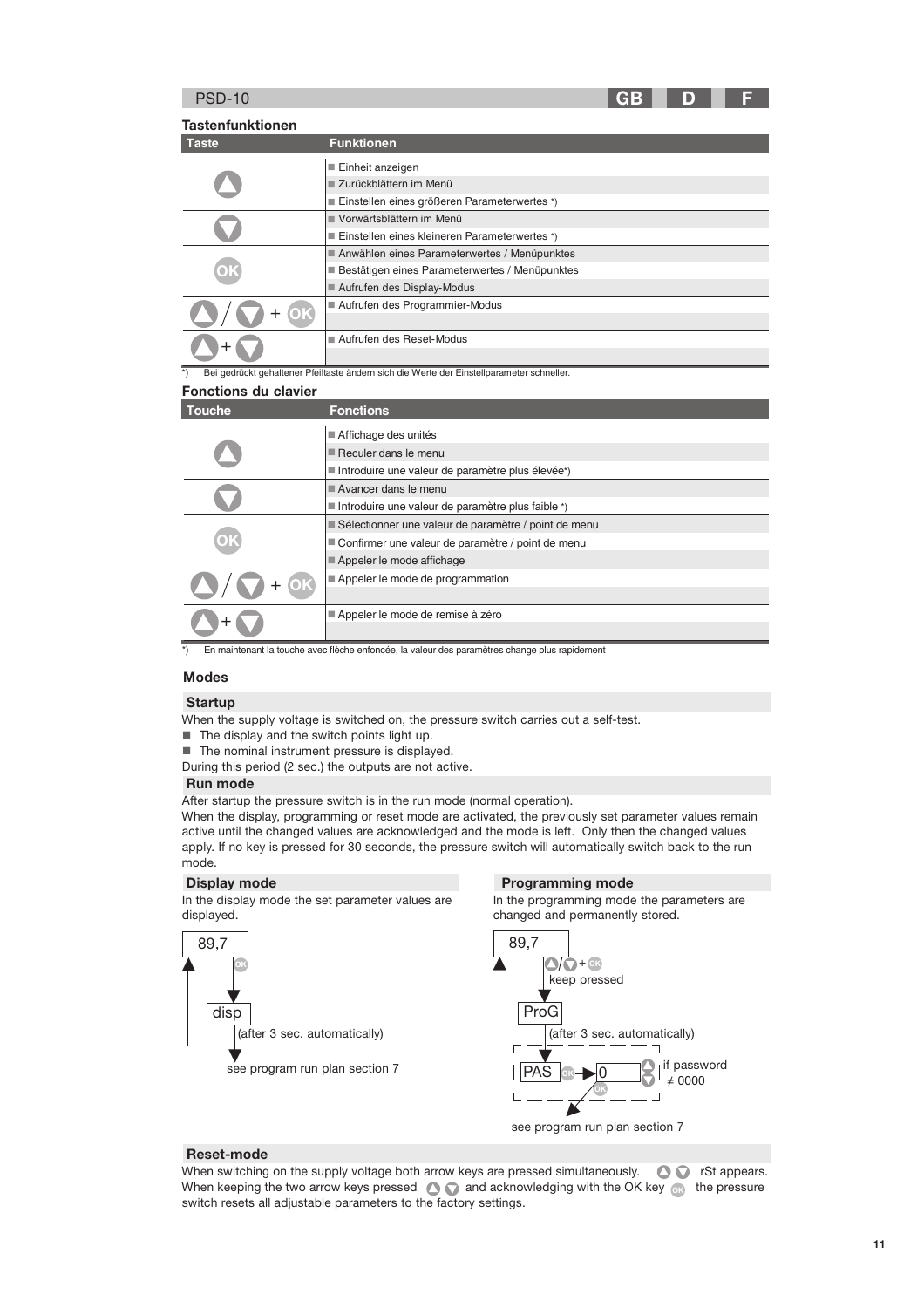

## Modi

#### **Einschalten**

Beim Einschalten der Versorgungsspannung führt der Druckschalter einen Selbsttest durch. Das Display und die Schaltpunkte leuchten auf.

Der Gerätenenndruck wird angezeigt.

Während dieses Zeitraumes (2 Sek.) sind die Ausgänge nicht aktiv.

#### **Run-Modus**

Nach dem Einschalten befindet sich der Druckschalter im Run-Modus (normaler Arbeitsbetrieb). Bei aktiviertem Display-, Programmier-, oder Reset-Modus sind die vorher eingestellten Parameterwerte solange aktiv, bis die geänderten Werte quittiert und der Modus verlassen wurde. Erst dann gelten die geänderten Werte. Wird 30 Sekunden lang keine Taste gedrückt, wechselt der Druckschalter automatisch zurück in den Run-Modus.

**Programmier-Modus** 

Im Programmier-Modus werden die Parameter

#### **Display-Modus**

Im Display-Modus werden die eingestellten Parameterwerte angezeigt.



### **Reset-Modus**

Bei Einschalten der Versorgungsspannung werden gleichzeitig die beiden Pfeiltasten @ ogedrückt. Es erscheint rSt.

Mit Gedrückthalten der beiden Pfeiltasten @ on und Bestätigung der OK-taste o setzt der Druckschalter alle einstellbaren Parameter auf die Werkseinstellung zurück.

# **Modes**

#### Mise en route

Lors de la mise en route, le manocontacteur exécute un auto-test.

- L'affichage et les touches s'éclairent.
- La pression nominale est affichée.
- Pendant cet espace de temps (2 sec.) les sorties ne sont pas activées.

#### **Mode exploitation**

Après la mise en route, le manocontacteur se trouve en mode d'exploitation (service normal). En activant l'affichage, la programmation ou le mode de mise à zéro, les derniers paramètres réglés sont actifs jusqu'à ce que la valeur changée soit acquittée et qu'on ait quitté le mode activé. Seulement maintenant les valeurs changées sont valables. Si, pendant 30 secondes, aucune touche n'est actionnée, le mano-contacteur change automatiquement en mode d'exploitation.

#### Mode affichage

Les valeurs des paramètres introduits sont affichées dans le mode affichage.

voir le plan du déroulement de programme



#### **Mode programmation**

Dans le mode de programmation, les paramètres sont changés et mémorisés en permanence.



Mode remise à zéro

section 7

Lors de l'enclenchement de l'alimentation, on maintient enfoncées simultanément les deux touches A avec les flèches. Il apparaît rSt.

En maintenant les deux touches avec les flèches enfoncées (C) et par la confirmation avec la touche OK ®, le manocontacteur procède à la remise de tous les paramètres réglables à l'état de réglage d'usine.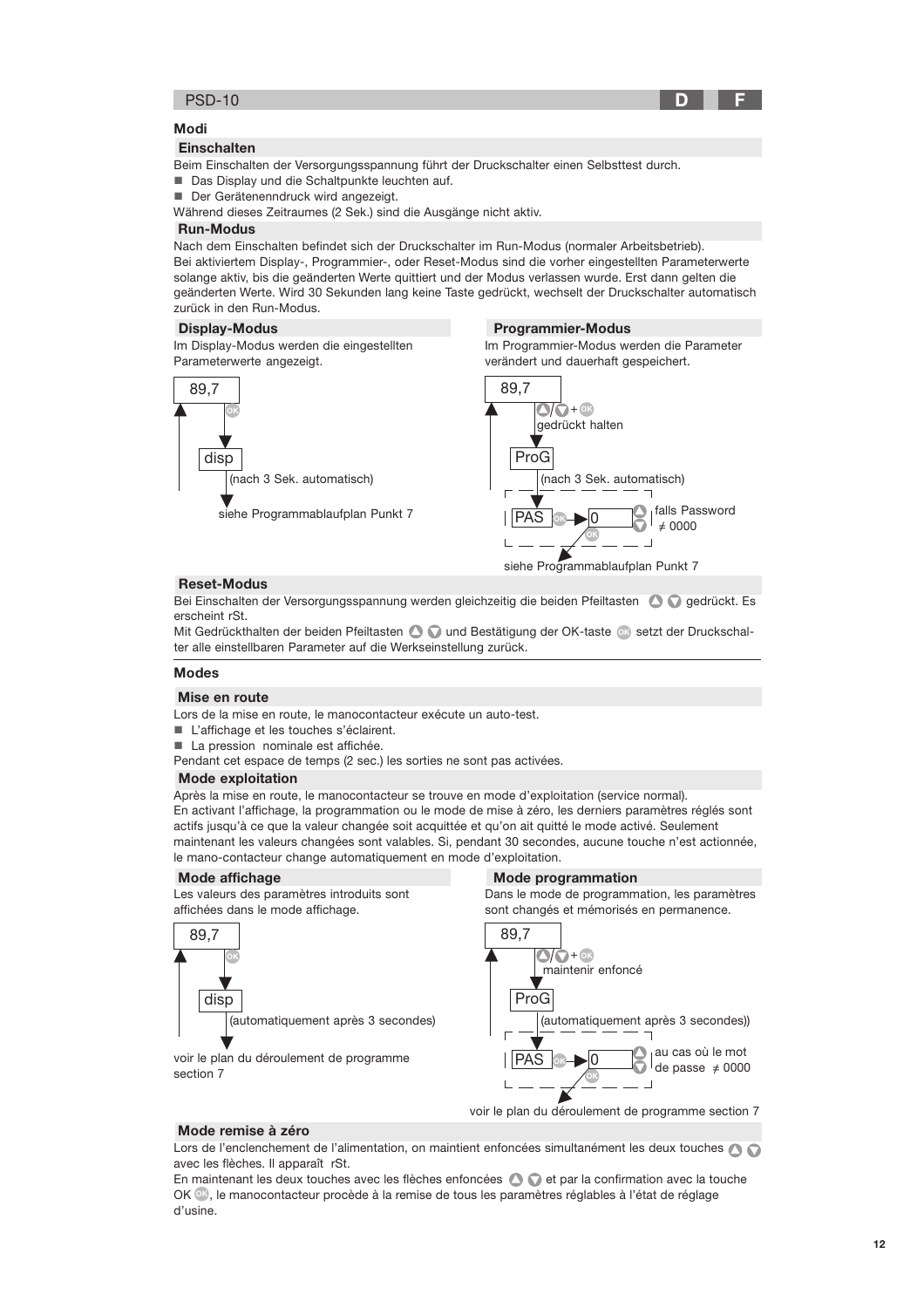#### **Functions / Funktionen / Fonctions**

#### **Hysteresis function**

If the system pressure fluctuates around the nominal value, the hysteresis keeps the switch status of the outputs stable. When the system pressure is rising, the output switches when it reaches the respective set point (SP); if the pressure falls again, the output switches back only if the reset point (rSP) is reached.

Application example: loading an accumulator. The shut-off valve loads up to 80 bar and then shuts off. When 70 bar is reached again, it switches on once more,

#### **Hysteresefunktion**

Wenn der Systemdruck um den Sollwert schwankt, hält die Hysterese den Schaltzustand der Ausgänge stabil. Bei steigendem Systemdruck schaltet der Ausgang bei Erreichen des jeweiligen Schaltpunktes (SP); fällt der Druck wieder ab, schaltet der Ausgang erst wieder zurück, wenn der Rückschaltpunkt (rSP) erreicht ist

Beispiel: Speicher laden

Das Speicherladen-Ventil lädt bis 80 bar und schaltet dann ab.

Wenn 70 bar wieder erreicht sind, schaltet es wieder ein.

#### Fonction d'hystérésis

Au cas où la pression du système varie aux alentours de la valeur de consigne, l'hystérésis maintient l'état de commutation de la sortie stable. Avec une pression du système ascendante, la sortie est commutée en atteignant le point de commutation respectif (SP); dès que la pression décroît, la sortie commute au moment où le point de retour de commutation (rSP) est atteint

Exemple: charger l'accumulateur de pression La vanne de l'accumulateur charge jusqu'à 80 bar et ensuite interrompt la charge.

Au moment où 70 bar sont de nouveau atteints, le chargement est réenclenché.





#### **Window function**

The window function allows the monitoring of a defined range.

If the system pressure is between the set point (SP) and the reset point (rSP), the output is activated (NO) respective

deactivated (NC).

#### **Fensterfunktion**

Die Fensterfunktion erlaubt die Überwachung eines definierten Bereiches.

Befindet sich der Systemdruck zwischen dem Schaltpunkt (SP) und dem Rückschaltpunkt (rSP), ist der Ausgang aktiv (Schliesser) bzw. inaktiv (Öffner).

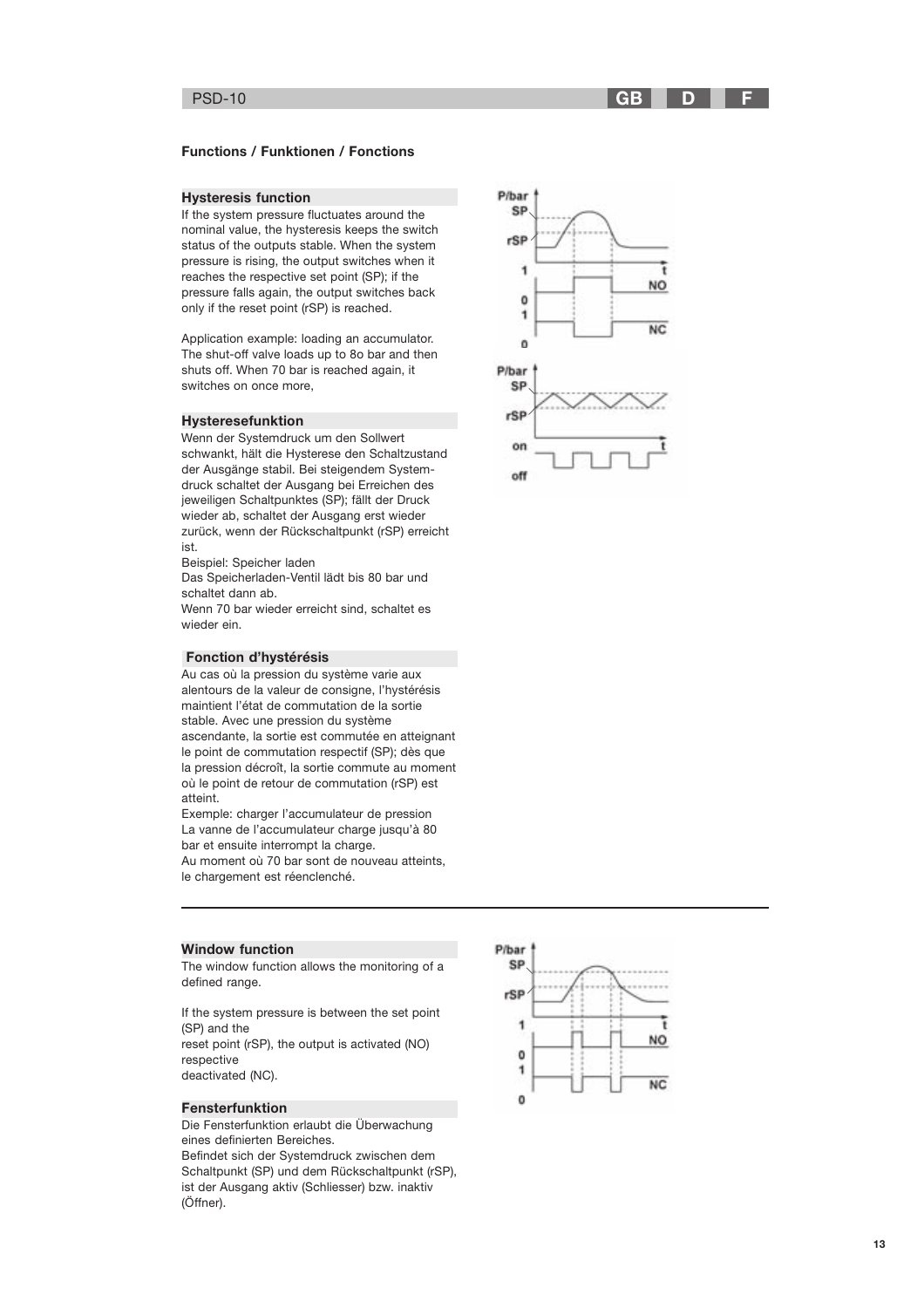#### **GB** D

#### **Fonction fenêtre**

La fonction fenêtre permet la surveillance d'une zone définie.

Si la pression du système se trouve entre le point de commutation (SP) et le point de retour de commutation (rSP), la sortie est active (travail) ou inactive (repos).

#### Delay times (0.00 to 9.99 s):

By this means unwanted pressure peaks of short duration or high frequency can be filtered out.

The pressure must remain for at least this time to enable the switch to operate. The switching output does not immediately change its status when it reaches the switching event, but only after the delay time has elapsed. If the switching event no longer pertains when the delay time has elapsed, the switching output does not change.

#### Verzögerungszeiten (0,00 bis 9,99 s):

Hierdurch lassen sich unerwünschte Druckspitzen von kurzer Dauer oder hoher Frequenz ausfiltern (Dämpfung).

Der Druck muss mindestens diese Zeit anstehen, damit der Schalter schaltet. Der Schaltausgang ändert seinen Zustand nicht sofort bei Erreichen des Schaltereignisses, sondern erst nach Ablauf der Verzögerungszeit. Besteht das Schaltereignis nach Ablauf der Verzögerungszeit nicht mehr, ändert sich der Schaltausgang nicht.

#### Temps de temporisation (0,00 bis 9,99 s):

Par ce moyen on peut filtrer des pointes de pression indésirables de courte durée ou de haute fréquence (amortissement). La pression doit être présente pendant au moins ce temps afin que la commutation puisse se faire. La sortie de commutation ne change pas son état tout de suite en atteignant la pression de consigne, mais persiste jusqu'à la fin de la temporisation. Au cas où la pression de consigne n'est plus présente à la fin de la temporisation, l'état de commutation de la sortie ne change pas.

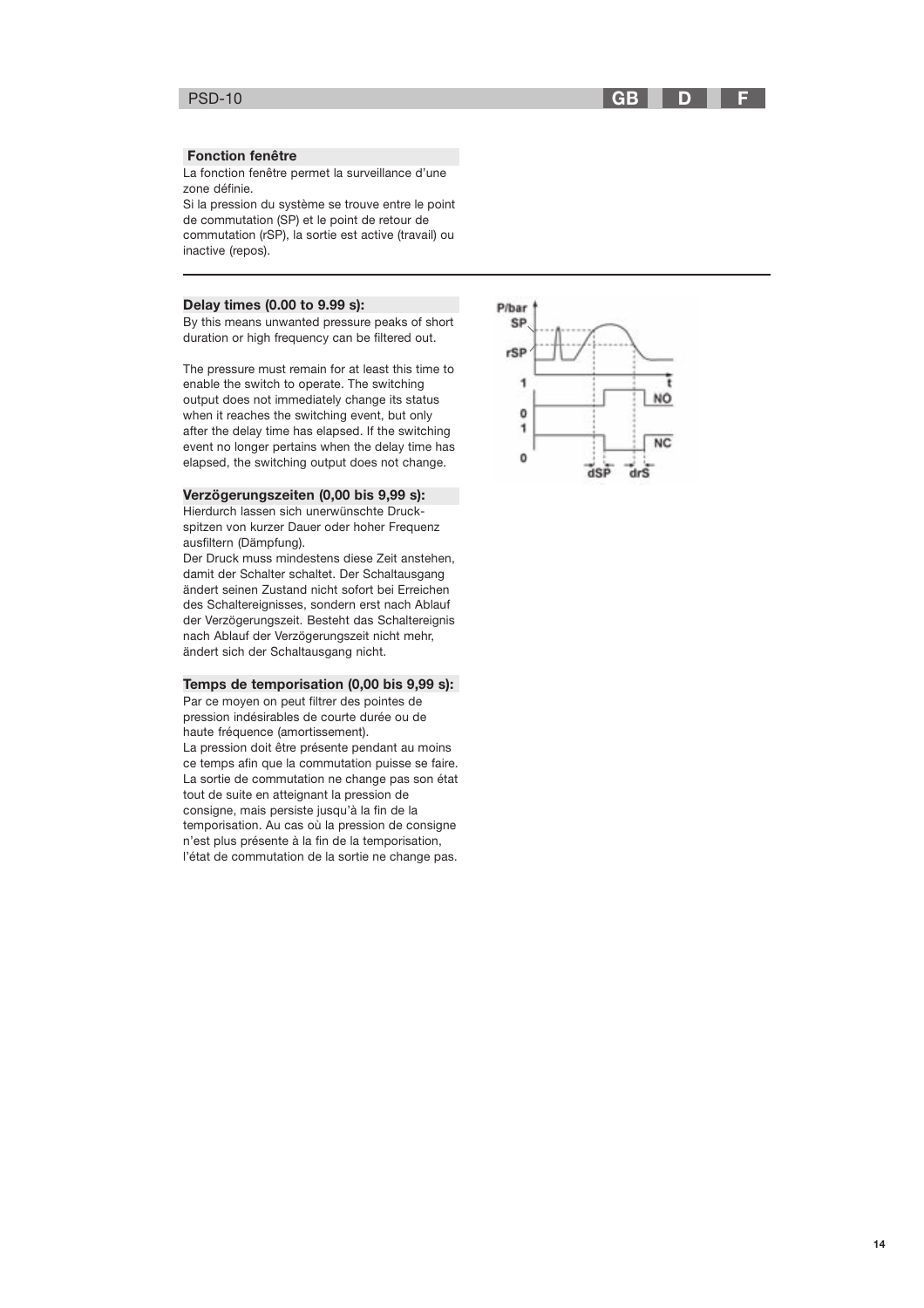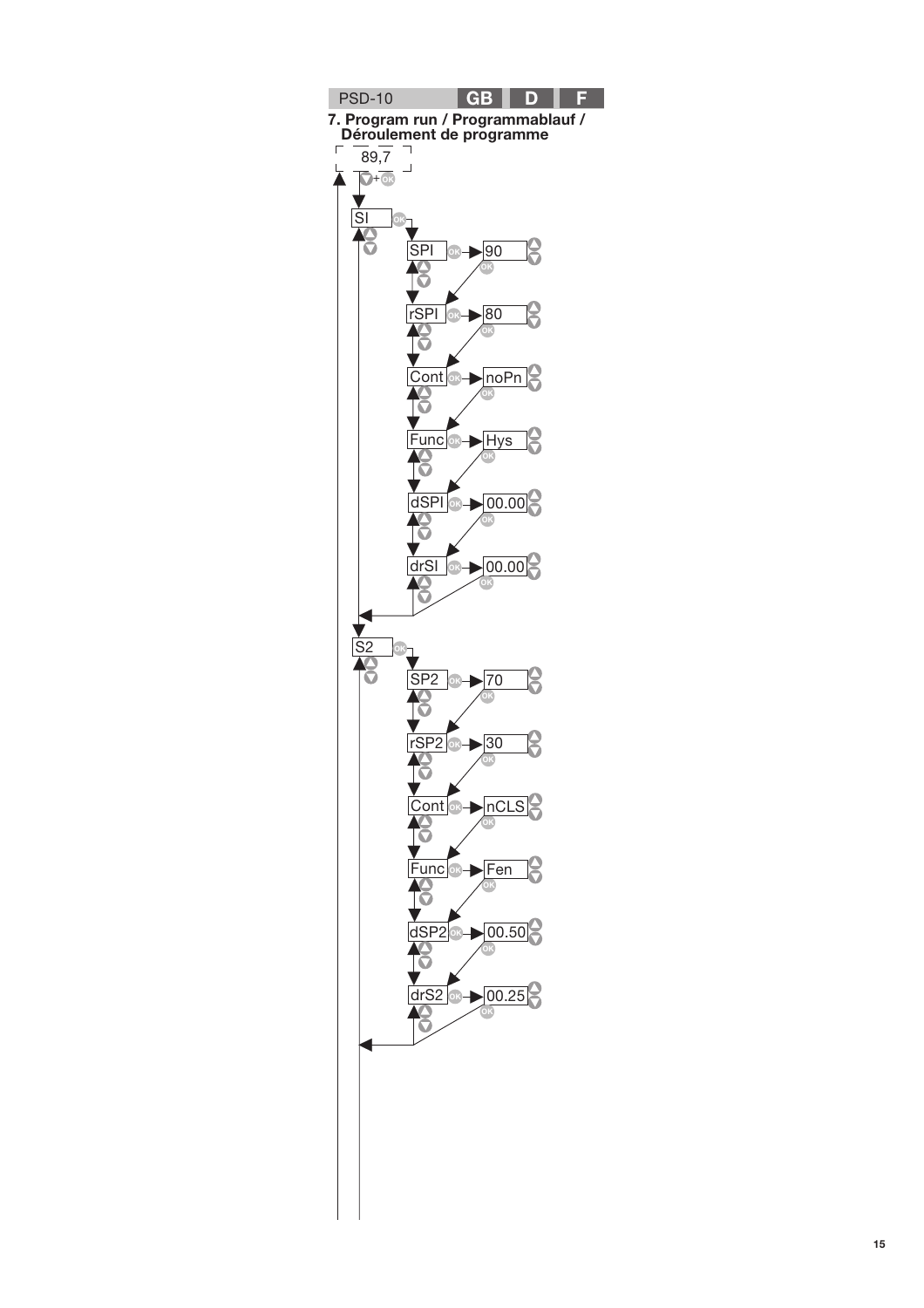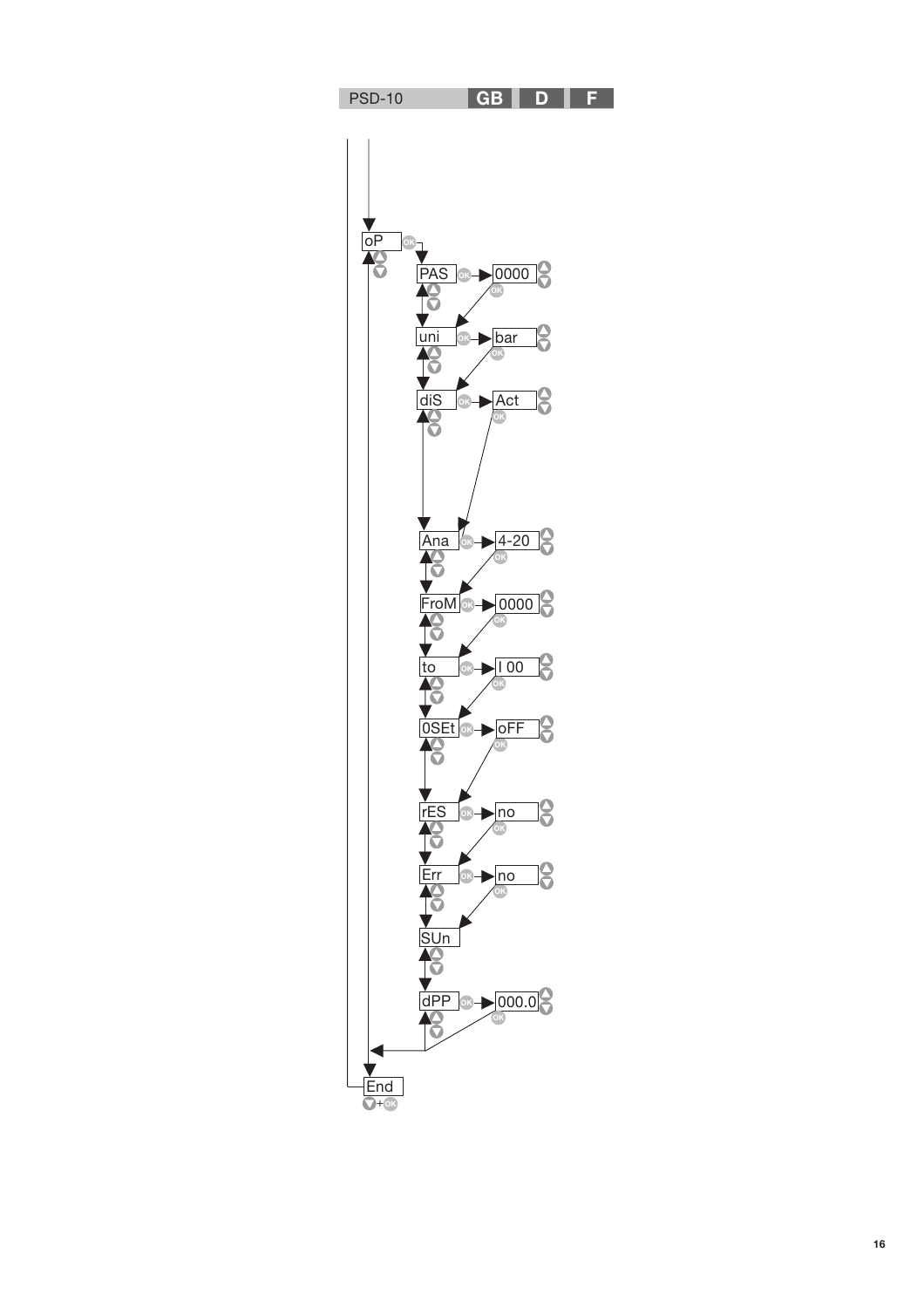|                  | <b>Parameter</b>             | <b>Factory setting</b>    | <b>Setting range</b>                                       |
|------------------|------------------------------|---------------------------|------------------------------------------------------------|
| SI               | Switch 1                     |                           |                                                            |
| <b>SPI</b>       | Upper switch point           | Upper limit of range      | Measuring range<br>(input as pressure value) $1$           |
| <b>rSPI</b>      | Lower switch point           | Upper limit of range -10% | Measuring range<br>(input as pressure value) <sup>2)</sup> |
| Cont             | Switch type                  | Normally open             | Normally open<br>noPn<br>Normally closed<br>nCLS           |
| Func             | Switching function           | <b>Hysteresis</b>         | Window<br>Fen<br><b>Hysteresis</b><br><b>Hys</b>           |
| dSPI             | Delay for upper switch point | 0.05 s                    | 0.009.99 s                                                 |
| drSI             | Delay for lower switch point | 0.05 s                    | 0.009.99 s                                                 |
| S <sub>2</sub>   | Switch $2^{(*)}$             |                           |                                                            |
| SP <sub>2</sub>  | Upper switch point           | Upper limit of range      | Measuring range<br>(input as pressure value)               |
| rSP <sub>2</sub> | Lower switch point           | Upper limit of range -10% | Measuring range<br>(input as pressure value) <sup>1)</sup> |
| Cont             | Switch type                  | Normally open             | Normally open<br>noPn<br>Normally closed<br>nCLS           |
| Func             | Switching function           | Hysteresis                | Window<br>Fen<br>Hys<br><b>Hysteresis</b>                  |
| dSP <sub>2</sub> | Delay for upper switch point | 0.05 s                    | 0.009.9 s                                                  |
| drS2             | Delay for lower switch point | 0.05 s                    | 0.009.9 s                                                  |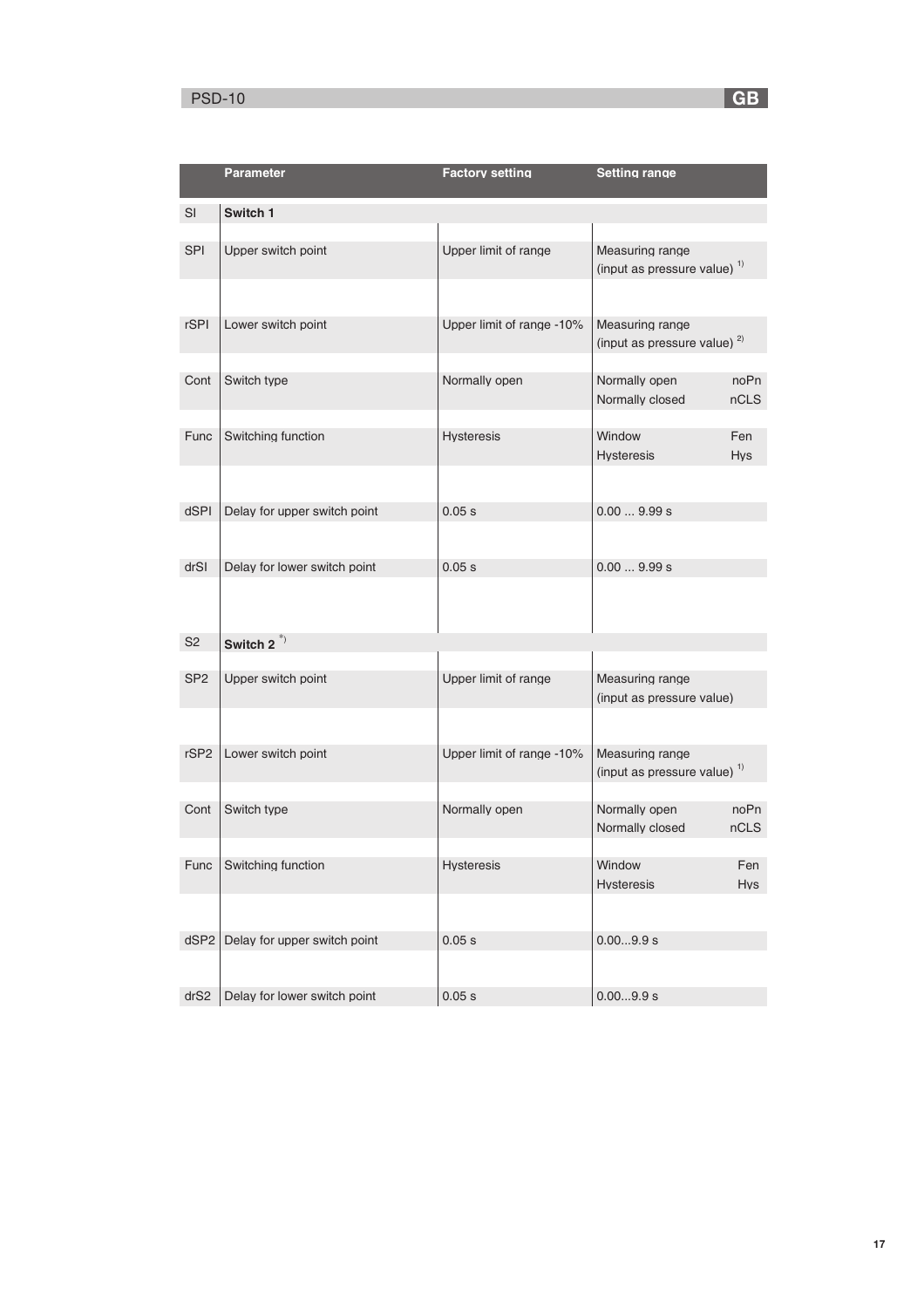# PSD-10 **G**

|            | Parameter                                | <b>Factory setting</b>     | <b>Setting range</b>                          |                   |
|------------|------------------------------------------|----------------------------|-----------------------------------------------|-------------------|
|            | <b>Options</b>                           |                            |                                               |                   |
|            |                                          |                            |                                               |                   |
| <b>PAS</b> | Password                                 | $0000 (= no password)$     | 0000  9999                                    |                   |
|            |                                          |                            |                                               |                   |
| uni        | Unit used                                | bar                        | <b>MPa</b><br><b>PSI</b>                      |                   |
|            |                                          |                            | bar                                           |                   |
|            |                                          |                            |                                               |                   |
| diS        | <b>Display</b>                           | Actual pressure            | Max. value<br>Min. value                      | <b>Max</b><br>Min |
|            |                                          |                            | Display off                                   | oFF               |
|            |                                          |                            | Switch point 2                                | SP <sub>2</sub>   |
|            |                                          |                            | Switch point 1<br>Actual pressure             | <b>SPI</b><br>Act |
|            |                                          |                            |                                               |                   |
| AnA        | Analogue output                          | 4-20 mA                    | 4-20 mA                                       |                   |
|            |                                          |                            | 0-20 mA                                       |                   |
|            |                                          |                            |                                               |                   |
| FroM       | Initial pressure of the analogue signal  | Lower limit of range       | Measuring range                               |                   |
|            |                                          | =4mA                       | (input as pressure value) $3)$                |                   |
| to         | Ultimate pressure of the analogue signal | Upper limit of range       | Measuring range                               |                   |
|            |                                          | $=20mA$                    | (input as pressure value) $4)$                |                   |
| 0SEt       | Zero offset adjustment                   | <b>Factory calibration</b> | Factory calibration                           | oFF               |
|            |                                          |                            | Adjustment to current                         |                   |
|            |                                          |                            | system pressure                               | Yes               |
|            |                                          |                            | (max. 5% of full scale value)<br>Back to menu | no                |
|            |                                          |                            |                                               |                   |
| rES        | Reset of Min/Max memory                  | No clearing of memory      | Clearing of memory                            | Yes               |
|            |                                          |                            | No clearing of memory                         | no                |
| Err        | Switch 2 as error output                 | No                         | Yes                                           | Yes               |
|            |                                          |                            | No                                            | no                |
|            |                                          |                            |                                               |                   |
| SUn        | Software version                         | ---                        | ---                                           |                   |
|            |                                          |                            |                                               |                   |
| dPP        | Decimal places in the display            | 5)                         | Reduction by                                  |                   |
|            |                                          |                            | 1 decimal place                               |                   |

1) The upper switch point must be at least 0.5% of the span higher than the lower switch point. If the upper switch point is set to a lower<br>value anyhow, the lower witch point will be automatically adjusted. An error mess

 $\overline{\phantom{a}}$  GB  $\overline{\phantom{a}}$ 

<sup>\*)</sup> Depending on measuring range and unit.<br>\*) Parameter values cannot be adjusted, if S2 is used as error output (error message Att1).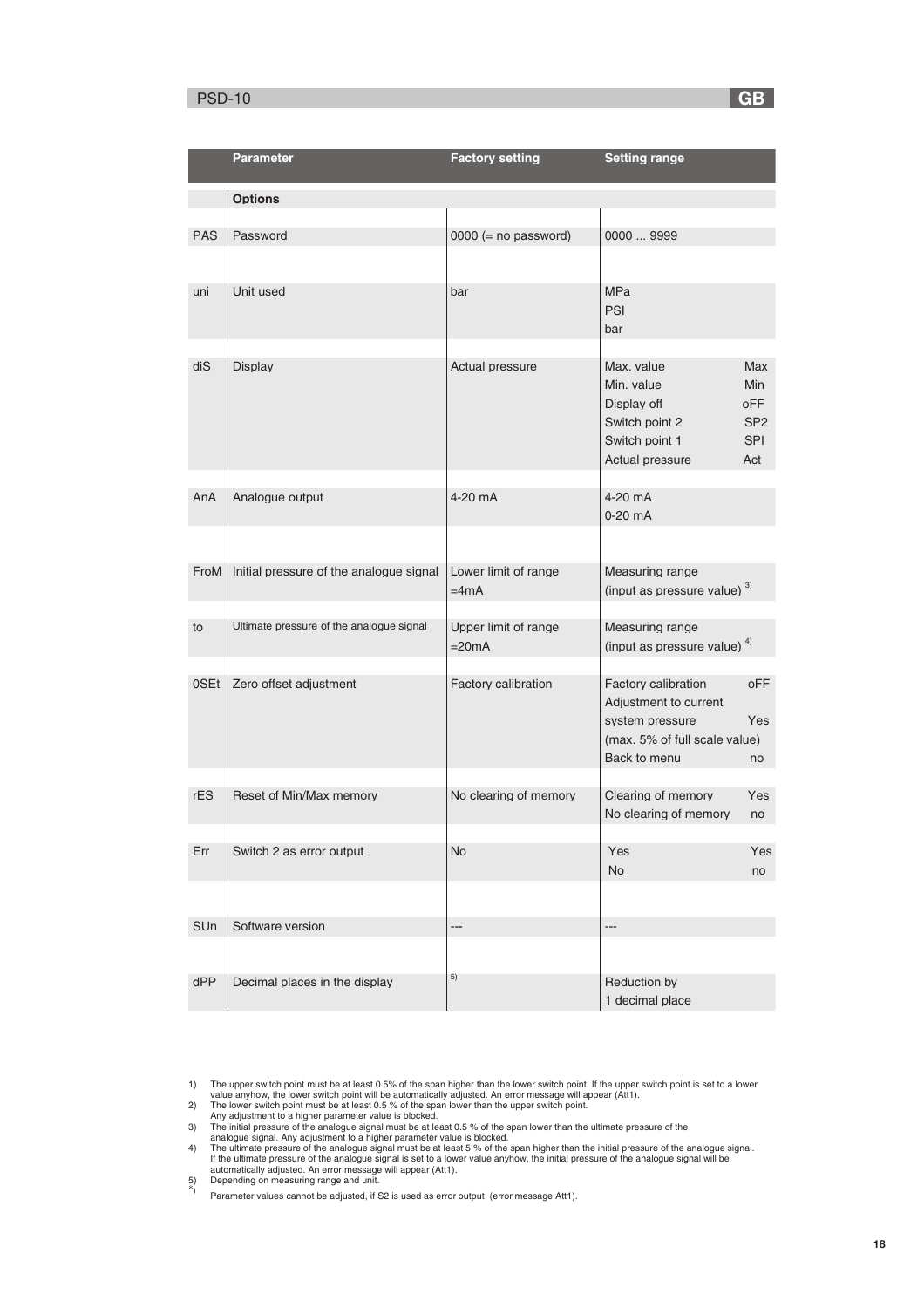# $\mathsf{PSD}\text{-}\mathsf{10}$  . The contract of the contract of the contract of the contract of  $\mathsf{D}$

|                  | <b>Parameter</b>                    | Werkseinstellung      | Einstellbereich                                      |                   |
|------------------|-------------------------------------|-----------------------|------------------------------------------------------|-------------------|
| <b>SI</b>        | <b>Schalter 1</b>                   |                       |                                                      |                   |
| <b>SPI</b>       | Oberer Schaltpunkt                  | Messbereichsende      | Messbereich<br>(Eingabe als Druckwert) <sup>1)</sup> |                   |
| <b>rSPI</b>      | Unterer Schaltpunkt                 | Messbereichsende -10% | Messbereich<br>(Eingabe als Druckwert) <sup>2)</sup> |                   |
| Cont             | Schalterart                         | <b>Schließer</b>      | <b>Schließer</b><br>Öffner                           | noPn<br>nCLS      |
| <b>Func</b>      | Schaltfunktion                      | Hysterese             | Fenster<br>Hysterese                                 | Fen<br><b>Hys</b> |
|                  |                                     |                       |                                                      |                   |
| dSPI             | Verzögerung für oberen Schaltpunkt  | 0,05 s                | 0,009,99s                                            |                   |
|                  |                                     |                       |                                                      |                   |
| drSI             | Verzögerung für unteren Schaltpunkt | 0,05 s                | 0,009,99 s                                           |                   |
|                  |                                     |                       |                                                      |                   |
| S <sub>2</sub>   | Schalter 2 <sup>*)</sup>            |                       |                                                      |                   |
| SP <sub>2</sub>  | Oberer Schaltpunkt                  | Messbereichsende      | Messbereich<br>(Eingabe als Druckwert)               |                   |
|                  |                                     |                       |                                                      |                   |
| rSP <sub>2</sub> | Unterer Schaltpunkt                 | Messbereichsende -10% | Messbereich<br>(Eingabe als Druckwert) <sup>1)</sup> |                   |
| Cont             | Schalterart                         | <b>Schließer</b>      | <b>Schließer</b><br>Öffner                           | noPn<br>nCLS      |
| Func             | Schaltfunktion                      | Hysterese             | Fenster<br>Hysterese                                 | Fen<br><b>Hys</b> |
|                  |                                     |                       |                                                      |                   |
| dSP <sub>2</sub> | Verzögerung für oberen Schaltpunkt  | 0,05 s                | 0,009,9 s                                            |                   |
| drS2             | Verzögerung für unteren Schaltpunkt | 0,05 s                | 0,009,9 s                                            |                   |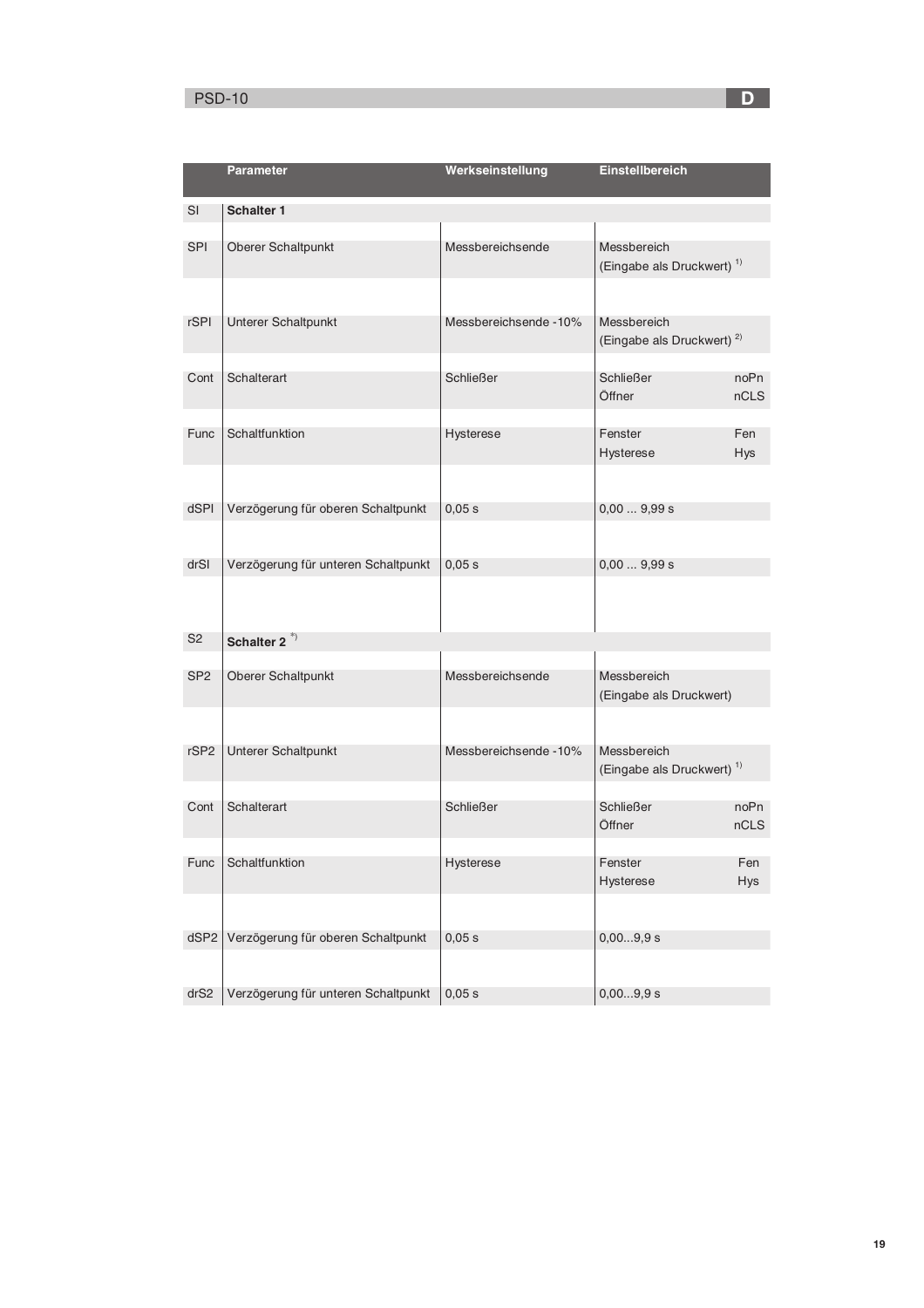# PSD-10 **D**

|            | <b>Parameter</b>               | Werkseinstellung             | Einstellbereich                                      |                 |
|------------|--------------------------------|------------------------------|------------------------------------------------------|-----------------|
|            |                                |                              |                                                      |                 |
|            | Optionen                       |                              |                                                      |                 |
|            |                                |                              |                                                      |                 |
| <b>PAS</b> | Passwort                       | 0000 (= kein Passwort)       | 00009999                                             |                 |
|            |                                |                              |                                                      |                 |
| uni        | Verwendete Einheit             | bar                          | <b>MPa</b>                                           |                 |
|            |                                |                              | PSI                                                  |                 |
|            |                                |                              | bar                                                  |                 |
| diS        | Displayanzeige                 | <b>Aktueller Druck</b>       | Max-Wert                                             | Max             |
|            |                                |                              | Min-Wert                                             | <b>Min</b>      |
|            |                                |                              | Anzeige aus                                          | oFF             |
|            |                                |                              | Schaltpunkt 2                                        | SP <sub>2</sub> |
|            |                                |                              | Schaltpunkt 1                                        | <b>SPI</b>      |
|            |                                |                              | <b>Aktueller Druck</b>                               | Act             |
| AnA        | Analogausgang                  | 4-20 mA                      | 4-20 mA                                              |                 |
|            |                                |                              | 0-20 mA                                              |                 |
|            |                                |                              |                                                      |                 |
|            |                                |                              |                                                      |                 |
| FroM       | Anfangsdruck des Analogsignals | Messbereichsanfang<br>$=4mA$ | Messbereich<br>(Eingabe als Druckwert) <sup>3)</sup> |                 |
|            |                                |                              |                                                      |                 |
| to         | Enddruck des Analogsignals     | Messbereichsende             | Messbereich                                          |                 |
|            |                                | $=20mA$                      | (Eingabe als Druckwert) <sup>4)</sup>                |                 |
| 0SEt       | Nullpunktabgleich              | Werkskalibrierung            | Werkskalibrierung                                    | <b>oFF</b>      |
|            |                                |                              | Abgleich auf aktuellen                               |                 |
|            |                                |                              | Systemdruck                                          | <b>Yes</b>      |
|            |                                |                              | (max. 5% vom Endwert)                                |                 |
|            |                                |                              | zurück zum Menü                                      | no              |
| rES        | Reset des Min/Max Speichers    | Speicher nicht löschen       | Speicher löschen                                     | Yes             |
|            |                                |                              | Speicher nicht löschen                               | no              |
|            |                                |                              |                                                      |                 |
| Err        | Schalter 2 als Fehlerausgang   | Nein                         | Ja                                                   | Yes             |
|            |                                |                              | Nein                                                 | no              |
|            |                                |                              |                                                      |                 |
| SUn        | Softwareversion                | ---                          | ---                                                  |                 |
|            |                                |                              |                                                      |                 |
|            |                                | 5)                           |                                                      |                 |
| dPP        | Dezimalstellen im Display      |                              | Reduzierung um<br>1 Nachkommastelle                  |                 |
|            |                                |                              |                                                      |                 |

Der obere Schaltpunkt muss mindestens 0,5% der Spanne über dem unteren Schaltpunkt liegen. Wird der obere Schaltpunkt dennoch<br>auf einen kleineren Wert eingestellt, so wird der untere Schaltpunkt automatisch angepasst. Es e

Parameterwert ist blockiert.<br>3) Der Anfangsdruck des Analogsignals muss mindestens 5% der Spanne kleiner sein als der Enddruck des Analogsignals. Die Einstellung<br>3) Der Anfangsdruck des Analogsignals muss mindestens 5 % de Endation der Antargergnatie der Information auf einer North Adelman<br>angepasst . Es erscheint eine Fehlermeldung (Att1).<br>Abhängig von Messbereich und Einheit.

5) Abhängig von Messbereich und Einheit.<br><sup>\*)</sup> Parameterwerte können nicht verstellt werden, wenn S2 als Fehlerausgang verwendet wird (Fehlermeldung Att1).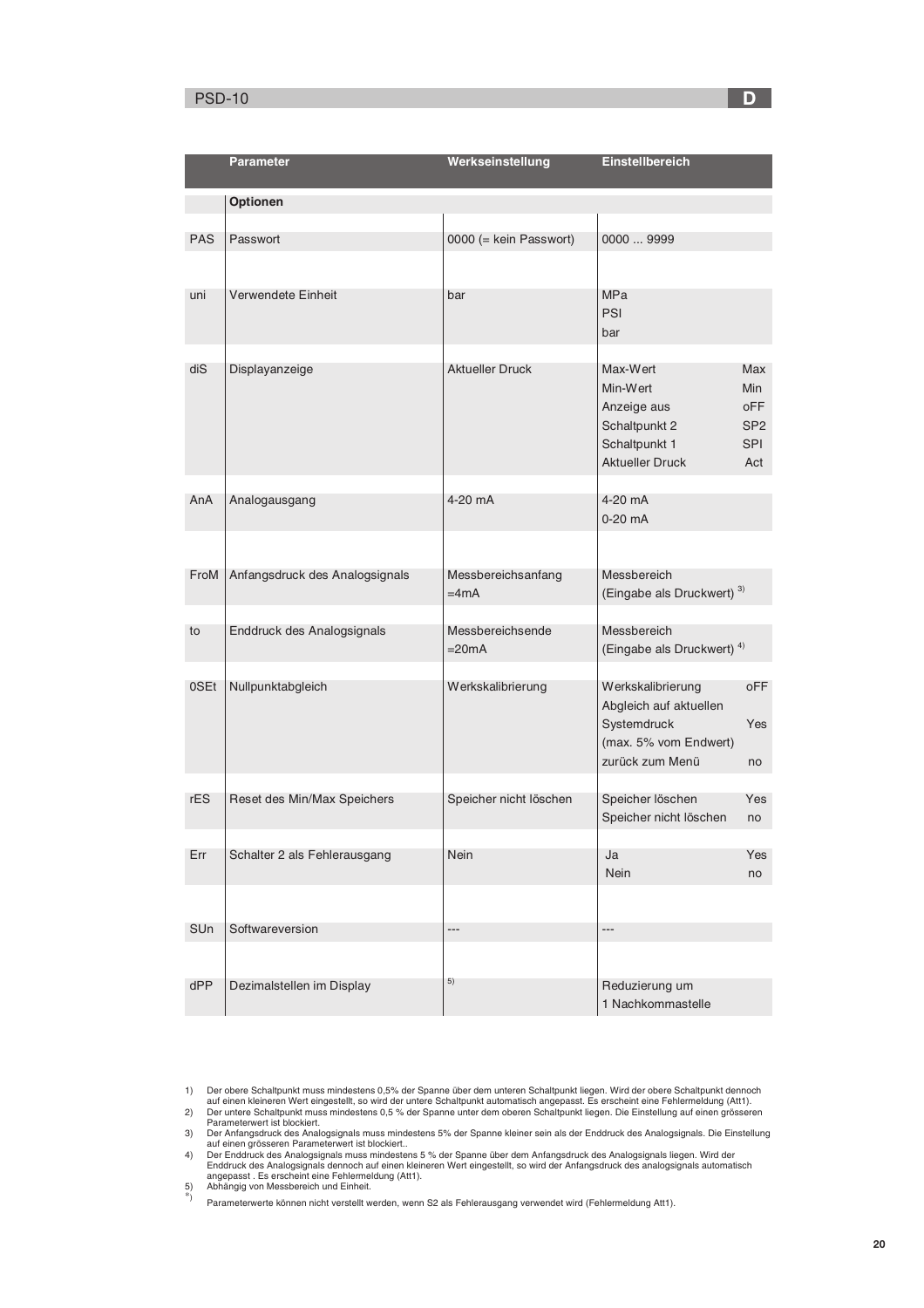# PSD-10 <mark> F</mark>

|                  | <b>Paramètres</b>                          | Réglage d'usine     | Plage de réglage                  |            |
|------------------|--------------------------------------------|---------------------|-----------------------------------|------------|
| SI               | 1er contact                                |                     |                                   |            |
|                  |                                            |                     |                                   |            |
| <b>SPI</b>       | point de commutation haut                  | fin de l'EM         | étendue de mesure (EM)            |            |
|                  |                                            |                     | (introduction en valeur pression) |            |
|                  |                                            |                     |                                   |            |
| <b>rSPI</b>      | point de commutation bas                   | fin de l'EM $-10\%$ | étendue de mesure                 |            |
|                  |                                            |                     | (introduction en valeur pression) |            |
| Cont             | genre de contact                           | travail             | normalement ouvert                | noPn       |
|                  |                                            |                     | normalement fermé                 | nCLS       |
|                  |                                            |                     |                                   |            |
| Func             | fonction de commutation                    | hystérésis          | fenêtre                           | Fen        |
|                  |                                            |                     | hystérésis                        | <b>Hys</b> |
|                  |                                            |                     |                                   |            |
| <b>dSPI</b>      | retard sur le point de commutation         | 0,05 s              | 0,009,99 s                        |            |
|                  | haut                                       |                     |                                   |            |
|                  |                                            |                     |                                   |            |
| drSI             | retard sur le point de commutation         | 0,05 s              | 0,009,99 s                        |            |
|                  | bas                                        |                     |                                   |            |
|                  |                                            |                     |                                   |            |
| S <sub>2</sub>   | $2$ ème contact $*$                        |                     |                                   |            |
| SP <sub>2</sub>  | point de commutation haut                  | fin de l'EM         | étendue de mesure                 |            |
|                  |                                            |                     | (introduction en valeur pression) |            |
|                  |                                            |                     |                                   |            |
| rSP <sub>2</sub> | point de commutation bas                   | fin de l'EM $-10\%$ | étendue de mesure                 |            |
|                  |                                            |                     | (introduction en valeur pression) |            |
|                  |                                            |                     |                                   |            |
| Cont             | genre de contact                           | travail             | travail                           | noPn       |
|                  |                                            |                     | repos                             | nCLS       |
| Func             | fonction de commutation                    | hystérésis          | fenêtre                           | Fen        |
|                  |                                            |                     | hystérésis                        | <b>Hys</b> |
|                  |                                            |                     |                                   |            |
| dSP <sub>2</sub> |                                            |                     |                                   |            |
|                  | retard sur le point de commutation<br>haut | 0,05 s              | 0,009,9 s                         |            |
|                  |                                            |                     |                                   |            |
| drS2             | retard sur le point de commutation<br>bas  | 0,05 s              | 0,009,9 s                         |            |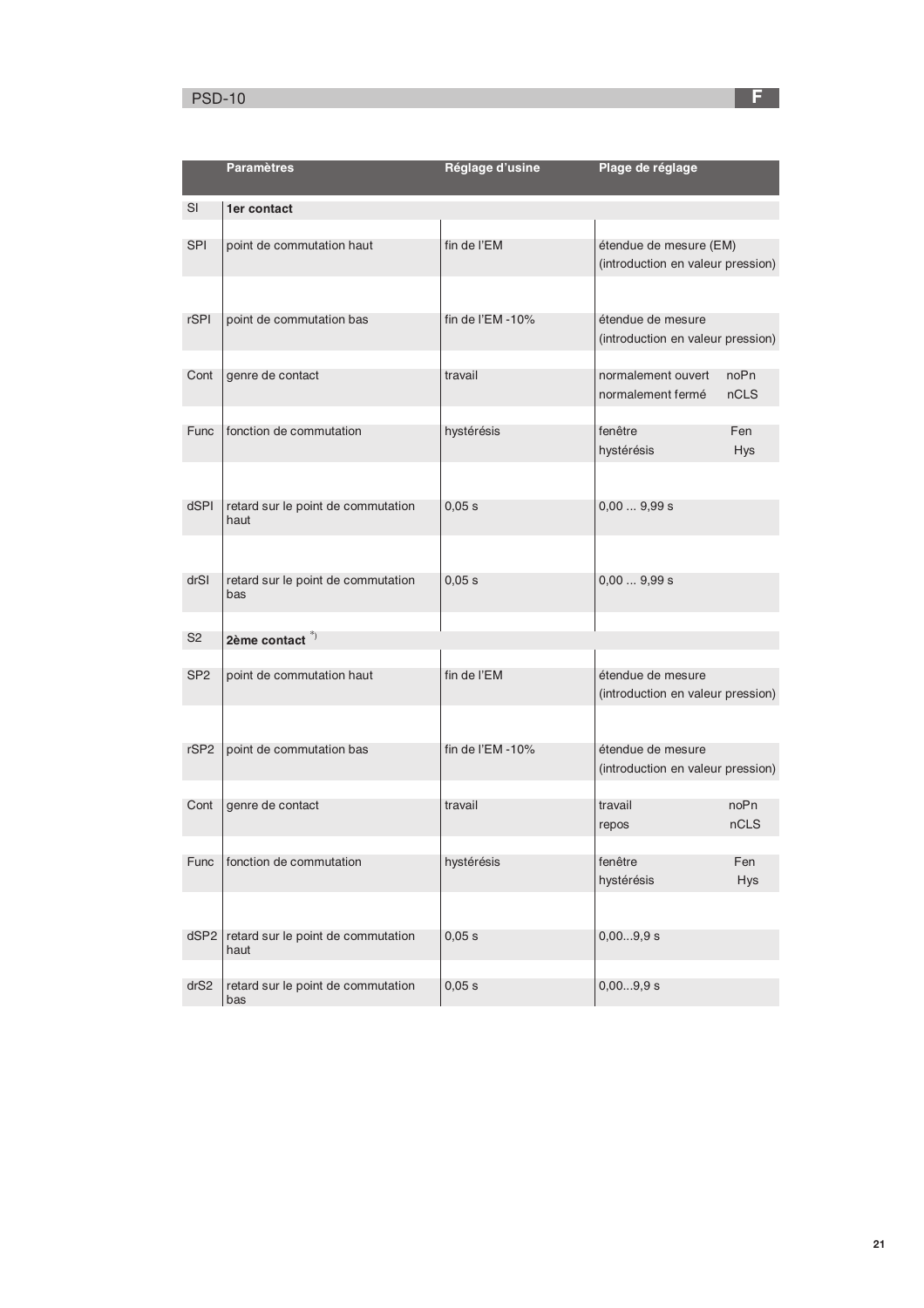# PSD-10 <mark> F</mark>

|            | <b>Paramètres</b>                       | Réglage d'usine                           | Plage de réglage                                |                   |
|------------|-----------------------------------------|-------------------------------------------|-------------------------------------------------|-------------------|
|            | <b>Options</b>                          |                                           |                                                 |                   |
|            |                                         |                                           |                                                 |                   |
| <b>PAS</b> | mot de passe                            | $0000 (= \text{pas de mot de})$<br>passe) | 0000  9999                                      |                   |
|            |                                         |                                           |                                                 |                   |
| uni        | unité utilisée                          | bar                                       | <b>MPa</b><br><b>PSI</b>                        |                   |
|            |                                         |                                           | bar                                             |                   |
| diS        | affichage                               | pression actuelle                         | valeur maxi                                     | Max               |
|            |                                         |                                           | valeur mini                                     | Min               |
|            |                                         |                                           | sans affichage                                  | <b>oFF</b>        |
|            |                                         |                                           | 2ème point de commutation SP2                   |                   |
|            |                                         |                                           | 1er point de commutation<br>pression actuelle   | <b>SPI</b><br>Act |
|            |                                         |                                           |                                                 |                   |
| AnA        | sortie analogique                       | 4-20 mA                                   | 4-20 mA                                         |                   |
|            |                                         |                                           | $0-20$ mA                                       |                   |
|            |                                         |                                           |                                                 |                   |
| FroM       | pression initiale du signal analogique  | début de l'EM                             | étendue de mesure                               |                   |
|            |                                         | $=4mA$                                    | (introduction en valeur pression) <sup>3)</sup> |                   |
|            |                                         |                                           |                                                 |                   |
| to         | pression finale du signal analogique    | fin de l'EM                               | étendue de mesure                               |                   |
|            |                                         | $=20mA$                                   | (introduction en valeur pression) <sup>4)</sup> |                   |
|            | réglage du zéro                         |                                           |                                                 |                   |
| 0SEt       |                                         | calibrage d'usine                         | calibrage d'usine<br>réglage sur la pression    | <b>oFF</b>        |
|            |                                         |                                           | actuelle                                        | Yes               |
|            |                                         |                                           | (maxi 5% de la valeur finale)                   |                   |
|            |                                         |                                           | retour au menu                                  | no                |
|            |                                         |                                           |                                                 |                   |
| rES        | remise à zéro de la mémoire             | ne pas effacer la mémoire                 | effacer la mémoire                              | <b>Yes</b>        |
|            | mini /maxi                              |                                           | ne pas effacer la mémoire                       | no                |
|            |                                         |                                           |                                                 |                   |
| Err        | 2ème contact comme sortie erreur        | non                                       | oui                                             | Yes               |
|            |                                         |                                           | non                                             | no                |
|            |                                         |                                           |                                                 |                   |
| SUn        | version du logiciel                     | ---                                       | ---                                             |                   |
|            |                                         |                                           |                                                 |                   |
|            |                                         |                                           |                                                 |                   |
| dPP        | position de la virgule dans l'affichage | 5)                                        | réduction d'une position                        |                   |
|            |                                         |                                           | de la virgule                                   |                   |

<sup>1)</sup> Le point de commutation haut doit être supérieur d'au moins 0,5 % de l'étendue de mesure par rapport au point de commutation bas.<br>Si malgré tout le point de commutation est réglé sur une valeur plus faible, le point de

La pression initiale pour le signal analogique doit être d'au moins 5% de l'EM plus faible que la pression finale pour la sortie analogique.<br>
Le réglage sur un paramètre plus salevé est bloqué.<br>
La pression finale pour la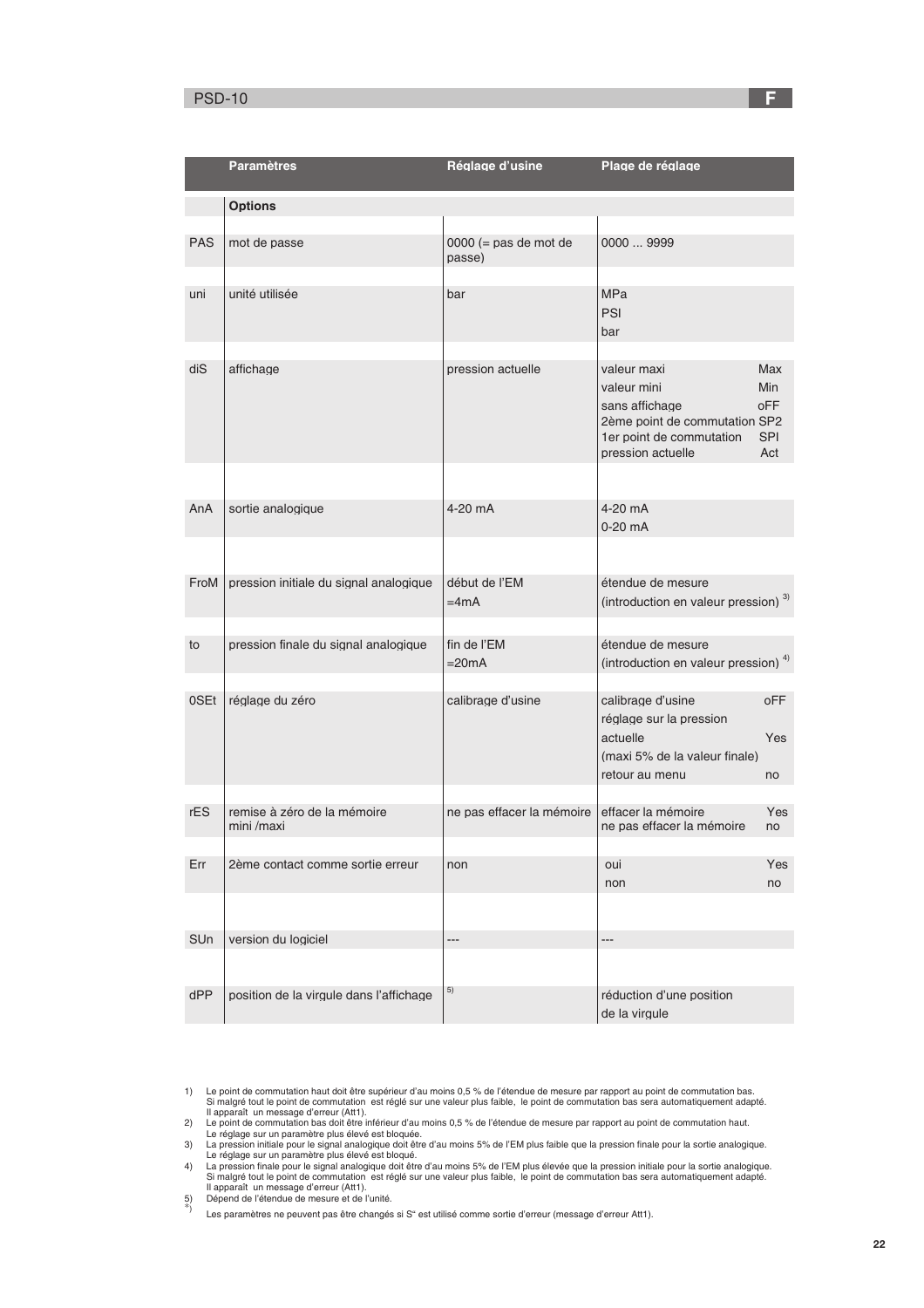

## 8. Trouble shooting / Fehlersuche / Recherche d'erreurs et service

#### Error funktion

Switching output 2 can be used optionally as an error output to display pressure switch function errors. As an error output it is normally closed and in case of errors (Err1, Err2, Err3) it is open. At the same time LED II lights up. The display and the output remain active until the error is cleared.

| <b>Error description</b>                            | <b>Action</b>                                 |
|-----------------------------------------------------|-----------------------------------------------|
| The parameter value set is lower than the           | When acknowledging with the OK key, the lower |
| appertaining parameter value                        | parameter value is automatically adjusted.    |
| The parameter value that is to be set as zero point | When acknowledging with the OK key, the       |
| is higher than 5% of the span                       | parameter setting is guitted                  |
| In the program memory the parameters are not        | Please send in for repair                     |
| consistent (only checked during startup)            |                                               |
| Range is exceeded by 10% of the span                | Please check system pressure                  |
| Analogue electronics defective                      | Please send in for repair                     |
|                                                     |                                               |

#### Fehlerfunktion

Der Schaltausgang 2 kann wahlweise zur Anzeige von Funktionsfehlern des Druckschalters benutzt werden. Er ist als Fehlerausgang im Normalfall geschlossen und im Fehlerfall (Err1, Err2, Err3) geöffnet; gleichzeitig leuchtet die LED II. Die Anzeige und der Fehlerausgang bleiben bis zur Beseitigung des Fehlers aktiv.

| Fehler-<br>ausgang | <b>Fehlerbeschreibung</b>                          | <b>Massnahme</b>                                  |
|--------------------|----------------------------------------------------|---------------------------------------------------|
| Att 1              | Der Parameterwert ist kleiner als der dazugehörige | Bei Bestätigung mit der OK-Taste wird automatisch |
|                    | Parameterwert eingestellt                          | der kleinere Parameterwert angepasst              |
| Att 2              | Der Parameterwert, der als Nullpunkt eingestellt   | Bei Bestätigung mit der OK-Taste wird die Para-   |
|                    | werden soll, ist grösser als 5% der Spanne         | metereinstellung verlassen                        |
| Err <sub>1</sub>   | Im Programmspeicher sind die Parameter nicht       | Bitte zur Reparatur einsenden                     |
|                    | Konsistent (wird nur beim Einschalten geprüft)     |                                                   |
| Err <sub>2</sub>   | Messbereich ist um 10% der Spanne überschritten    | Bitte Systemdruck überprüfen                      |
| Err 3              | Analogelektronik ist defekt                        | Bitte zur Reparatur einsenden                     |

#### Erreur de fonction

La sortie de commutation 2 peut, au choix, être utilisée pour l'affichage d'erreurs de fonction. A l'état normal cette sortie d'erreurs est fermée et dans le cas d'erreur (Err1, Err2, Err3) elle est ouverte; simultanément, la DEL II s'allume. L'affichage et la sortie d'erreur restent actifs jusqu'à l'élimination de l'erreur.

| <b>Sortie</b><br>d'erreur | <b>Description de l'erreur</b>                       | Mesure à prendre                                    |
|---------------------------|------------------------------------------------------|-----------------------------------------------------|
| Att 1                     | Le paramètre est plus petit que la valeur du         | Lors de la confirmation par la touche OK, le        |
|                           | paramètre réglé                                      | paramètre plus petit sera automatiquement adapté    |
| Att 2                     | Le paramètre, devant être réglé comme zéro           | Lors de la confirmation par la touche OK, on quitte |
|                           | est plus grand que 5% de l'étendue de mesure         | l'introduction des paramètres                       |
| Err 1                     | Dans la mémoire du programme, les paramètres ne      | Renvoyer à l'usine pour réparation                  |
|                           | sont pas fixés (n'est contrôlé qu'à l'enclenchement) |                                                     |
| Err 2                     | L'étendue de mesure est dépassée de 10%              | Contrôler la pression du système                    |
| Err 3                     | L'électronique analogique est endommagée             | Renvoyer à l'usine pour réparation                  |

# Service

For further information  $\sqrt{1 + 499372/132-710}$ 0N?+.5"## " En cas de problèmes